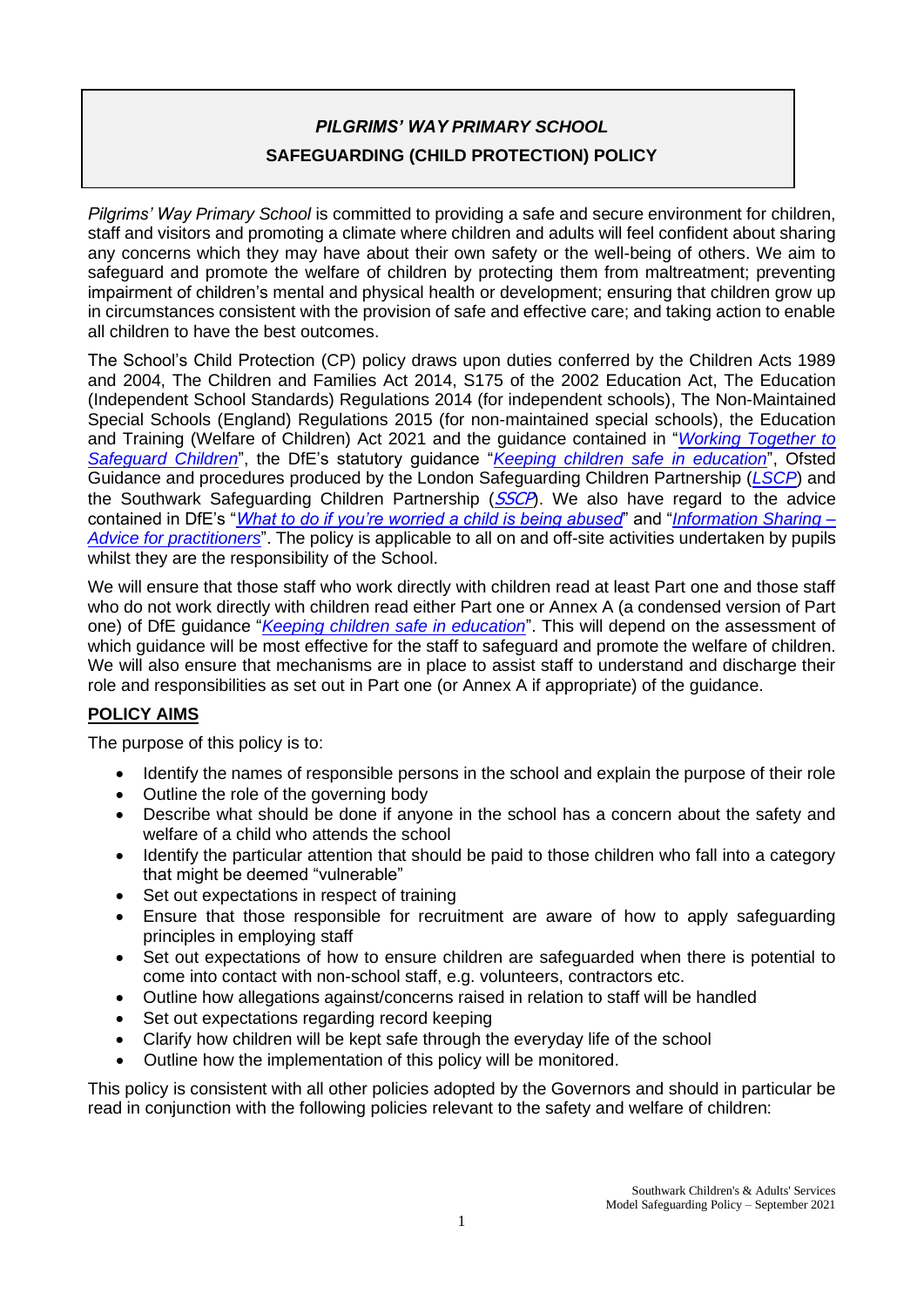Online safety policy, Behaviour Policy, Anti-bullying policy, Off-site activity policy, Supporting pupils with Medical Needs Policy, PSHE Policy, Health & Safety Policy, Staff Behaviour Policy (code of conduct), Whistle Blowing Policy and Special Educational Needs Policy.

# **COVID-19**

We note the DfE's updated contingency framework *[Managing coronavirus \(COVID-19\) in](https://www.gov.uk/government/publications/coronavirus-covid-19-local-restrictions-in-education-and-childcare-settings?utm_medium=email&utm_campaign=govuk-notifications&utm_source=f75efe81-efb1-40ab-bae6-f57a074b6f05&utm_content=daily)  [education and childcare settings](https://www.gov.uk/government/publications/coronavirus-covid-19-local-restrictions-in-education-and-childcare-settings?utm_medium=email&utm_campaign=govuk-notifications&utm_source=f75efe81-efb1-40ab-bae6-f57a074b6f05&utm_content=daily)*, which includes the new thresholds at which we might consider seeking public health advice and taking further action to reinforce measures already in place, updates to the circumstances in which local health protection teams or directors of public health might recommend us introduce some additional measures, and annexed guidance for managing cases. We note in particular the sections of the Guidance on 'Safeguarding and designated safeguarding leads' and 'Vulnerable children and young people' under 'Other considerations where attendance has been restricted'. We also note the Government's updated *[Actions for schools](https://www.gov.uk/government/publications/actions-for-schools-during-the-coronavirus-outbreak?utm_medium=email&utm_campaign=govuk-notifications&utm_source=ae0d31a3-dbde-4cbf-91b2-2ed48dd33915&utm_content=daily)  [during the coronavirus outbreak](https://www.gov.uk/government/publications/actions-for-schools-during-the-coronavirus-outbreak?utm_medium=email&utm_campaign=govuk-notifications&utm_source=ae0d31a3-dbde-4cbf-91b2-2ed48dd33915&utm_content=daily)*

# **RESPONSIBILITIES AND IMMEDIATE ACTION**

Safeguarding and promoting the welfare of children in our school is the responsibility of the whole school community. All adults working in this School (including visiting staff, supply teachers, volunteers and students on placement) are required to report instances of actual or suspected child abuse or neglect to the Designated Safeguarding Lead (DSL) or to a Deputy Designated Safeguarding Lead (DDSL).

### **The Designated Safeguarding Lead is: Gregory Doey – Executive Headteacher**

**The Deputy Designated Safeguarding Leads are:** 

**Julie Ireland – Headteacher**

**Georgia Horton – Deputy Headteacher**

**Alex Turnbull – Deputy Headteacher/SENCo**

**Helen Jones – Assistant Headteacher**

**Tina Roche – Early Years Co-ordinator**

### **Lisa Hodson – Strategic Hub Lead (Children's Centre)**

**Julie Ralph – Family Services Manager (Children's Centre)**

The Designated Safeguarding Lead who is a member of the school's leadership team takes lead responsibility for safeguarding and child protection (including online safety) and works with the mental health leads where safeguarding concerns are linked to mental health, provides advice and support to other staff on child welfare and child protection matters, takes part in strategy discussions and inter-agency meetings, and/or supports other staff to do so, and contributes to the assessment of children. Whilst the activities of the DSL can be delegated to appropriately trained deputies, the ultimate lead responsibility for child protection remains with the DSL, this lead responsibility should not be delegated. During term time the DSL (or a deputy) will always be available (during school hours) for staff in the school to discuss any safeguarding concerns, which may include availability via phone and/or other media in exceptional circumstances.

DSL is the first point of contact for external agencies that are pursuing Child Protection investigations and co-ordinates the school's representation at CP conferences and Core Group meetings (including the submission of written reports for conferences). When an individual concern/incident is brought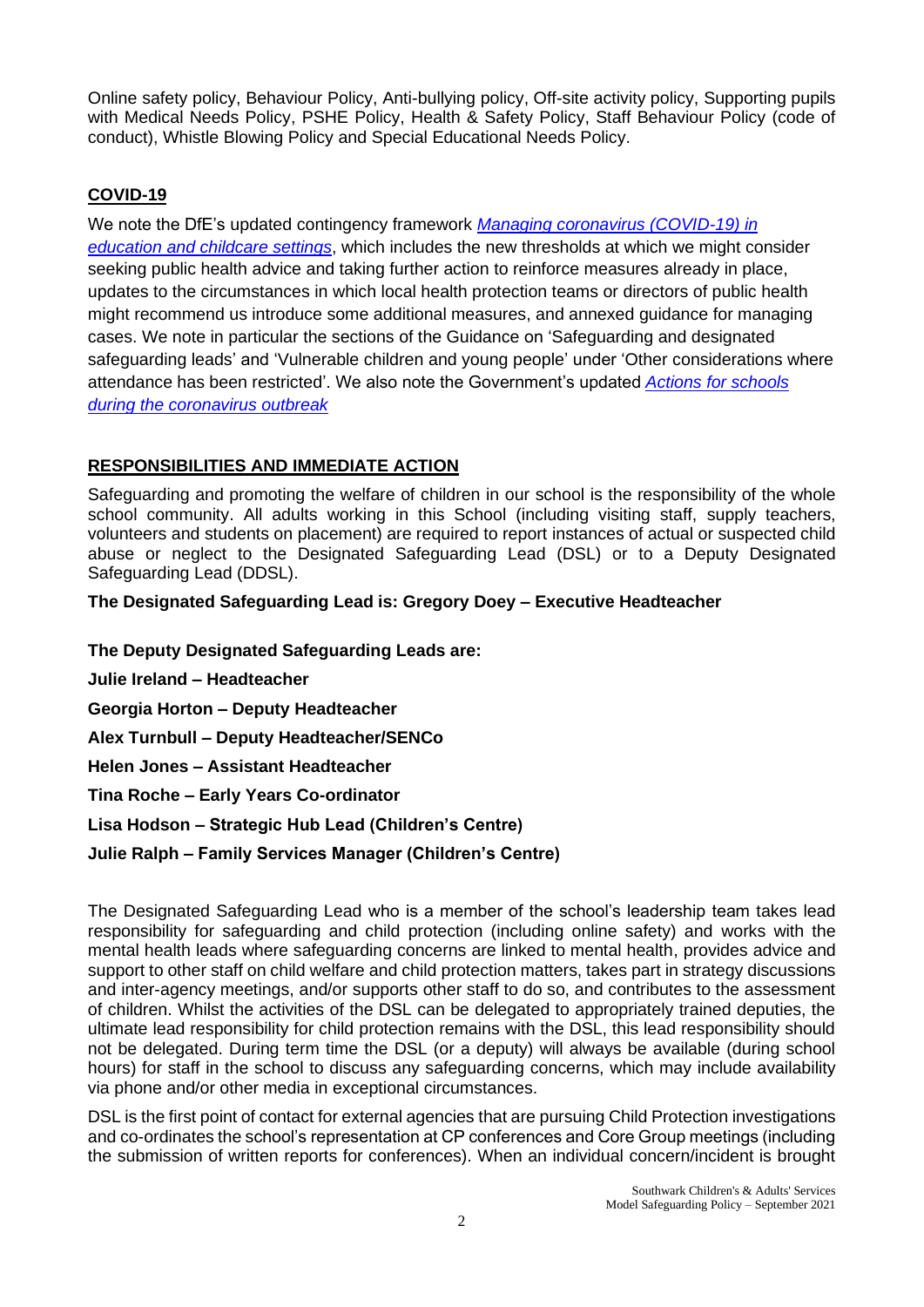to the notice of the Designated Safeguarding Lead, they will be responsible for deciding upon whether or not this should be reported to other agencies as a safeguarding issue. Where there is any doubt as to the seriousness of this concern, or disagreement between the Designated Safeguarding Lead and the member of staff reporting the concern, advice will be sought from the Deputy Designated Safeguarding Lead (DDSL) or the LA's Strategic Lead Officer for safeguarding in education services. If a child is in immediate danger or is at risk of harm, a referral will be made to Southwark Multi Agency Safeguarding Hub (*[MASH](https://www.southwark.gov.uk/childcare-and-parenting/children-s-social-care/child-protection/multi-agency-safeguarding-hub-mash)*) (or its equivalent in another LA if the child resides in a different LA) and/or the police immediately.

Although all staff should be aware of the process for making referrals to children's social care and for statutory assessments that may follow a referral, along with the role they might be expected to play in such assessments, the DSL (and any deputies) are most likely to have a complete safeguarding picture and be the most appropriate person to advise on the response to safeguarding concerns. The DSL or a deputy will always be available to discuss safeguarding concerns. If in exceptional circumstances, the DSL (or deputy) is not available, this should not delay appropriate action being taken. Staff should consider speaking to a member of the senior leadership team and/or take advice from local children's social care. In these circumstances, any action taken should be shared with the DSL (or deputy) as soon as is practically possible.

### **THE ROLE OF THE GOVERNING BODY**

The Governing Body will ensure that they comply with their duties under legislation and that the policies, procedures and training in the school are effective and comply with the law at all times. Governors are expected to receive appropriate training on safeguarding at induction that is updated regularly. In addition, they should receive information (for example, via emails, e-bulletins and newsletters) on safeguarding and child protection at least annually so that they can demonstrate knowledge of their responsibilities relating to the protection of children, young people and vulnerable adults.

The Governing Body will ensure that the school contributes to inter-agency working in line with statutory guidance "*[Working Together to Safeguard Children](https://www.gov.uk/government/publications/working-together-to-safeguard-children--2)*" and that the school's safeguarding arrangements take into account the procedures and practice of the local authority as part of the interagency safeguarding procedures set up by the Southwark Safeguarding Children Partnership (SSCP).

The Governing Body has formally adopted this policy and will review its contents annually or sooner if any legislative or regulatory changes are notified to it by the designated governor or the headteacher.

The Governing Body has nominated William Stewart as a lead to take leadership responsibility for the school's safeguarding arrangements.

Concerns about and allegations of abuse made against the headteacher will be referred to the chair of governors who will liaise with the LA's designated officer (LADO) and partner agencies and will attend any strategy meetings called in respect of such an allegation against the headteacher.

As a good practice, the headteacher will provide termly report to the Governing Body outlining details of any safeguarding issues that have arisen during the term and the outcome of any cases identified. These reports will respect all issues of confidentiality and will not therefore identify any person(s) by name.

Also as a good practice, the nominated governor will meet on a regular basis with the DSL to monitor the school's safeguarding arrangements and both the volume and progress of cases where a concern has been raised to ensure that the school is meeting its duties in respect of safeguarding.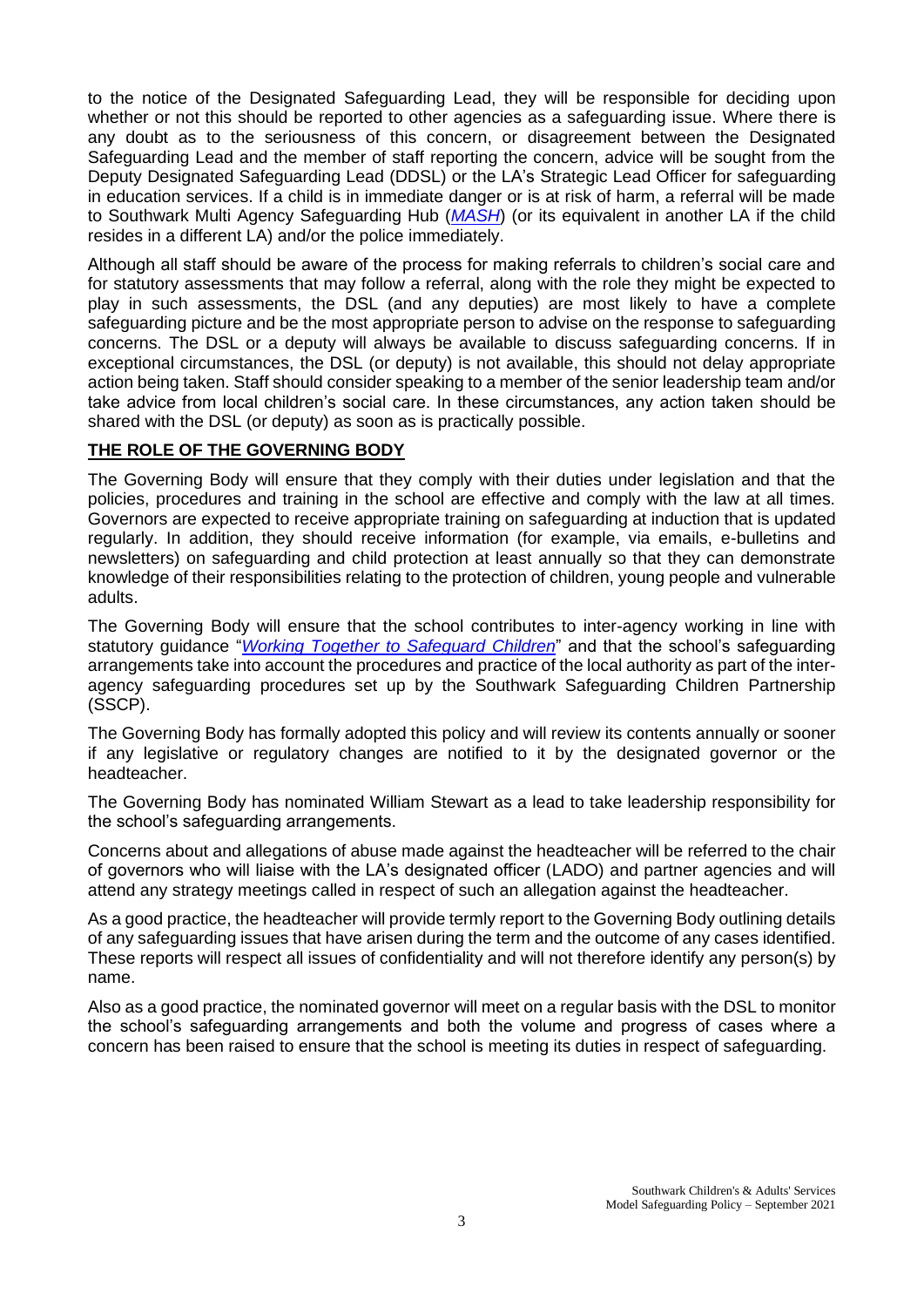#### **Types of child abuse and neglect**

**Abuse**: a form of maltreatment of a child. Somebody may abuse or neglect a child by inflicting harm, or by failing to act to prevent harm. They may be abused by an adult or adults or another child or children.

**Physical abuse**: a form of abuse which may involve hitting, shaking, throwing, poisoning, burning or scalding, drowning, suffocating or otherwise causing physical harm to a child. Physical harm may also be caused when a parent or carer fabricates the symptoms of, or deliberately induces, illness in a child.

**Emotional abuse**: the persistent emotional maltreatment of a child such as to cause severe and adverse effects on the child's emotional development. It may involve conveying to a child that they are worthless or unloved, inadequate, or valued only insofar as they meet the needs of another person. It may include not giving the child opportunities to express their views, deliberately silencing them or 'making fun' of what they say or how they communicate. It may feature age or developmentally inappropriate expectations being imposed on children. These may include interactions that are beyond a child's developmental capability as well as overprotection and limitation of exploration and learning, or preventing the child participating in normal social interaction. It may involve seeing or hearing the ill-treatment of another. It may involve serious bullying (including cyberbullying), causing children frequently to feel frightened or in danger, or the exploitation or corruption of children. Some level of emotional abuse is involved in all types of maltreatment of a child, although it may occur alone.

**Sexual abuse**: involves forcing or enticing a child or young person to take part in sexual activities, not necessarily involving a high level of violence, whether or not the child is aware of what is happening. The activities may involve physical contact, including assault by penetration (for example rape or oral sex) or non-penetrative acts such as masturbation, kissing, rubbing and touching outside of clothing. They may also include non-contact activities, such as involving children in looking at, or in the production of, sexual images, watching sexual activities, encouraging children to behave in sexually inappropriate ways, or grooming a child in preparation for abuse (including via the internet). Sexual abuse is not solely perpetrated by adult males. Women can also commit acts of sexual abuse, as can other children.

**Neglect**: the persistent failure to meet a child's basic physical and/or psychological needs, likely to result in the serious impairment of the child's health or development. Neglect may occur during pregnancy as a result of maternal substance abuse. Once a child is born, neglect may involve a parent or carer failing to: provide adequate food, clothing and shelter (including exclusion from home or abandonment); protect a child from physical and emotional harm or danger; ensure adequate supervision (including the use of inadequate care-givers); or ensure access to appropriate medical care or treatment. It may also include neglect of, or unresponsiveness to, a child's basic emotional needs.

Safeguarding incidents and/or behaviours can be associated with factors outside the school or college and/or can occur between children outside of these environments. All staff, but especially the DSL and DDSLs will be considering whether children are at risk of abuse or exploitation in situations outside their families. Extra-familial harms take a variety of different forms and children can be vulnerable to multiple harms including (but not limited to) sexual exploitation, criminal exploitation, and serious youth violence. This is known as *[Contextual Safeguarding](https://contextualsafeguarding.org.uk/)*, which simply means assessments of children should consider whether wider environmental factors are present in a child's life that are a threat to their safety and/or welfare.

#### **In addition to these types of abuse and neglect, members of staff will also be alert to following specific safeguarding issues:**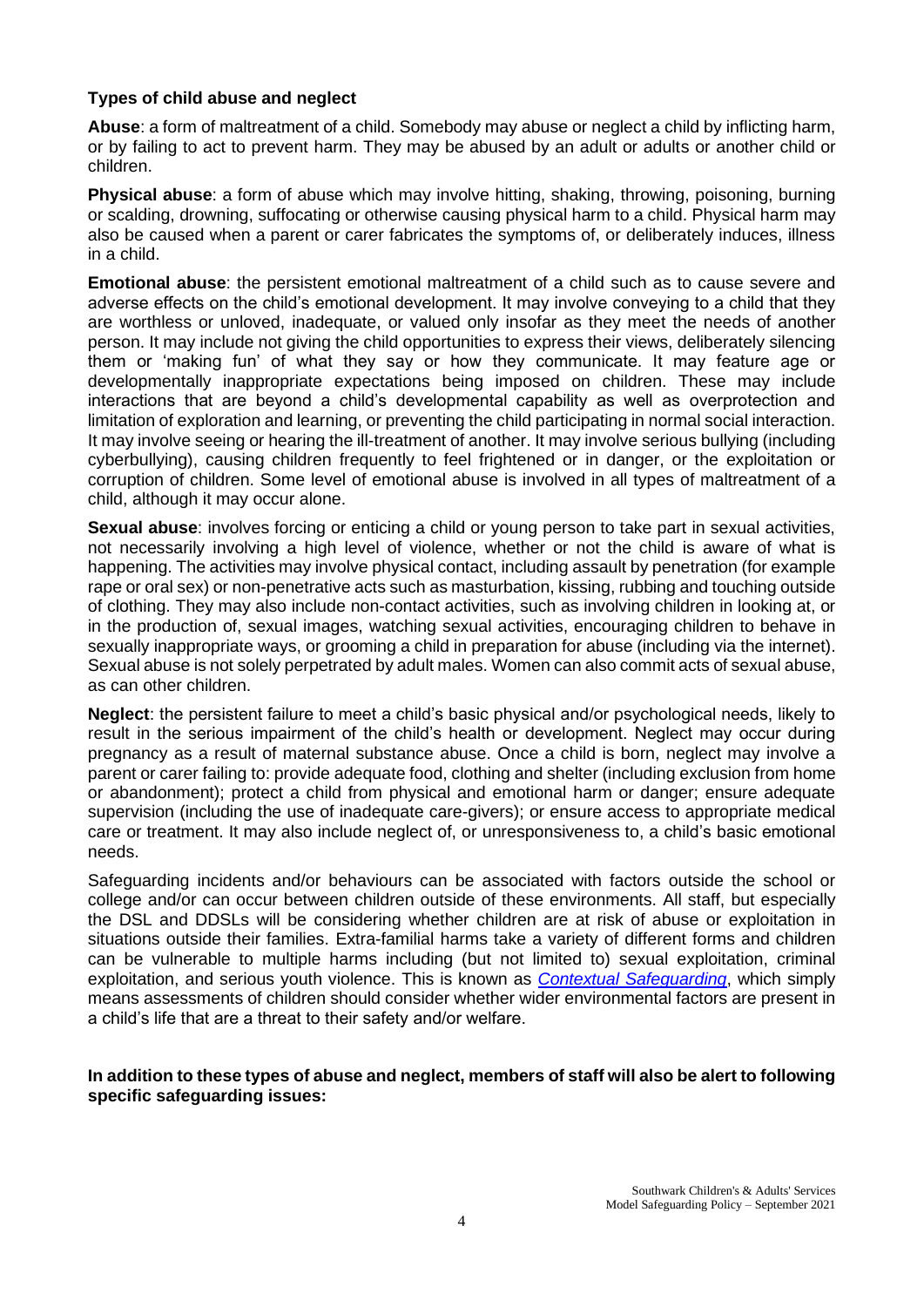#### **Mental Health**

We are aware that mental health problems can, in some cases, be an indicator that a child has suffered or is at risk of suffering abuse, neglect or exploitation. Only appropriately trained professionals should attempt to make a diagnosis of a mental health problem. Our staff members however, are well placed to observe children day-to-day and identify those whose behaviour suggests that they may be experiencing a mental health problem or be at risk of developing one. Where children have suffered abuse and neglect, or other potentially traumatic adverse childhood experiences, this can have a lasting impact throughout childhood, adolescence and into adulthood. It is key that our staff members are aware of how these children's experiences can impact on their mental health, behaviour and education. If staff have a mental health concern about a child that is also a safeguarding concern, this will be shared with the DSL with a view to referring to appropriate agencies following the referral procedures. We also note the DfE's advice and guidance on *[Mental](https://www.gov.uk/government/publications/mental-health-and-behaviour-in-schools--2)  [Health and Behaviour in Schools](https://www.gov.uk/government/publications/mental-health-and-behaviour-in-schools--2)*.

#### **Child Criminal Exploitation (CCE)**

CCE is where an individual or group takes advantage of an imbalance of power to coerce, control, manipulate or deceive a child into any criminal activity in exchange for something the victim needs or wants, and/or for the financial or other advantage of the perpetrator or facilitator and/or through violence or the threat of violence. The victim may have been criminally exploited even if the activity appears consensual. CCE does not always involve physical contact; it can also occur through the use of technology.

CCE can include children being forced to work in cannabis factories, being coerced into moving drugs or money across the country (county lines), forced to shoplift or pickpocket, or to threaten other young people. Some of the indicators of CCE are: children who appear with unexplained gifts or new possessions; children who associate with other young people involved in exploitation; children who suffer from changes in emotional well-being; children who misuse drugs and alcohol; children who go missing for periods of time or regularly come home late; and children who regularly miss school or education or do not take part in education. Any possible CCE case will be shared with the DSL with a view to referring to appropriate agencies following the referral procedures.

### **Child Sexual Exploitation (CSE)**

CSE is a type of sexual abuse in which children are sexually exploited for money, power or status. Children or young people may be tricked into believing they are in a loving, consensual relationship. They might be invited to parties and given drugs and alcohol. They may also be groomed online. Some indicators of children being sexually exploited are: going missing for periods of time or regularly coming home late; regularly missing school or education or not taking part in education; appearing with unexplained gifts or new possessions; associating with other young people involved in exploitation; having older boyfriends or girlfriends; suffering from sexually transmitted infections; mood swings or changes in emotional wellbeing; drug and alcohol misuse and displaying inappropriate sexualised behaviour. A child under the age of 13 is not legally capable of consenting to sex (it is statutory rape) or any other type of sexual touching. Sexual activity with a child under 16 is also an offence. It is an offence for a person to have a sexual relationship with a 16 or 17 year old if that person holds a position of trust or authority in relation to the young person. Non consensual sex is rape whatever the age of the victim. If the victim is incapacitated through drink or drugs, or the victim or his or her family has been subject to violence or the threat of it, they cannot be considered to have given true consent and therefore offences may have been committed. Child sexual exploitation is therefore potentially a child protection issue for all children under the age of 18. Further information on signs of a child's involvement in sexual exploitation is available in Home Office guidance: *[Child sexual exploitation: guide for practitioners](https://www.gov.uk/government/publications/child-sexual-exploitation-definition-and-guide-for-practitioners)*.

Where it comes to our notice that a child under the age of 13 is, or may be, sexually active, whether or not they are a pupil of this school, this will result in an immediate referral to Children's Services. In the case of a young person between the ages of 13 and 16, an individual risk assessment will be conducted in accordance with the *[London Child Protection Procedures](http://www.londoncp.co.uk/index.html)*. This will determine how and when information will be shared with parents and the investigating agencies.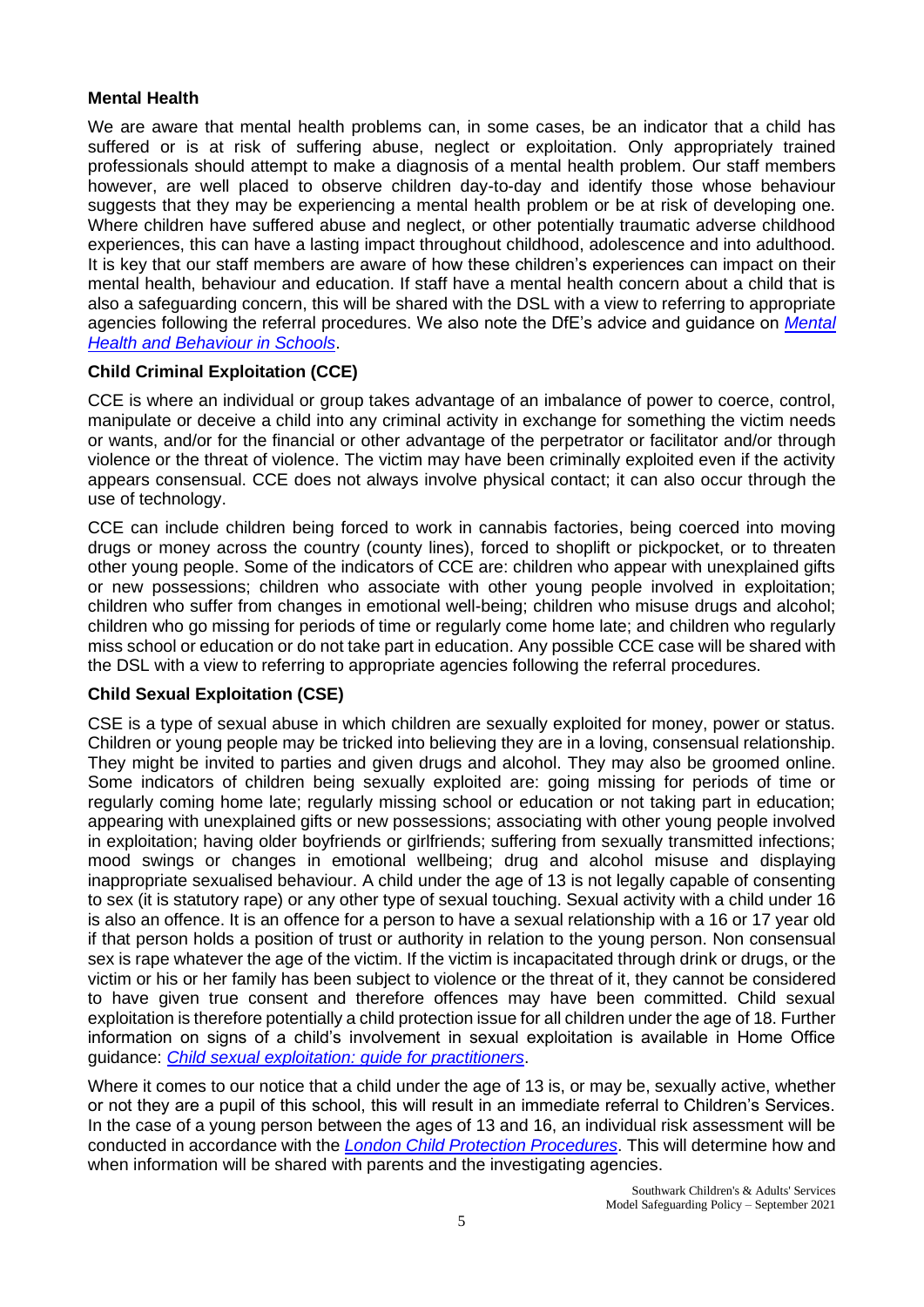#### **Consensual and non-consensual sharing of nudes and semi-nude images and/or videos (also known as sexting or youth produced sexual imagery)**

Creating and sharing nudes and semi-nudes of under-18s (including those created and shared with consent) is illegal. Sharing nudes and semi-nudes covers the incidents where

- a person under the age of 18 creates and shares nudes and semi-nudes of themselves with a peer under the age of 18
- a person under the age of 18 shares nudes and semi-nudes created by another person under the age of 18 with a peer under the age of 18
- a person under the age of 18 is in possession of nudes and semi-nudes created by another person under the age of 18.

When such an incident involving nudes and semi-nudes comes to a member of staff's attention, this will be shared with the designated safeguarding lead with a view to referring to appropriate agencies following the referral procedures. Further information and advice on nudes and semi-nudes is available in the non-statutory guidance produced by the UK Council for Internet Safety (UKCIS) '*Sharing nudes and [semi-nudes: advice for education settings working with children and young](https://www.gov.uk/government/uploads/system/uploads/attachment_data/file/609874/6_2939_SP_NCA_Sexting_In_Schools_FINAL_Update_Jan17.pdf) [people](https://www.gov.uk/government/uploads/system/uploads/attachment_data/file/609874/6_2939_SP_NCA_Sexting_In_Schools_FINAL_Update_Jan17.pdf)*'. We also note the DfE's *[Searching Screening and Confiscation Advice](https://www.gov.uk/government/publications/searching-screening-and-confiscation)* for schools.

### **Serious violence**

All staff will be made aware of indicators, which may signal that children are at risk from, or are involved with serious crime. These may include increased absence from school, a change in friendships or relationships with older individuals or groups, a significant decline in performance, signs of self-harm or significant change in wellbeing, or signs of assault or unexplained injuries. Unexplained gifts or new possessions could also indicate that children have been approached by, or are involved with, individuals associated with criminal networks or gangs and may be at risk of criminal exploitation. We are aware that there is a range of risk factors which increase the likelihood of involvement in serious violence, such as being male, having been frequently absent or permanently excluded from school, having experienced child maltreatment and having been involved in offending, such as theft or robbery. We are also aware that fear and a need for self-protection is a key motivation for children to carry a weapon – it affords a child a feeling of power. Neighbourhoods with high levels of deprivation and social exclusion generally have the highest rates of gun and knife crime. Children are more likely to carry knives and other weapons than guns. All staff will be aware of the associated risks and will share any concerns about or knowledge of such children immediately with the DSL. Further advice on these is available in the Home Office documents *[Advice to schools](https://www.gov.uk/government/publications/advice-to-schools-and-colleges-on-gangs-and-youth-violence)  [and colleges on gangs and youth violence](https://www.gov.uk/government/publications/advice-to-schools-and-colleges-on-gangs-and-youth-violence)* and *[Criminal exploitation of children and vulnerable](https://www.gov.uk/government/publications/criminal-exploitation-of-children-and-vulnerable-adults-county-lines)  [adults: county lines](https://www.gov.uk/government/publications/criminal-exploitation-of-children-and-vulnerable-adults-county-lines)*.

### **County lines**

County lines is a term used to describe gangs and organised criminal networks involved in exporting illegal drugs using dedicated mobile phone lines or other form of "deal line". This activity can happen locally as well as across the UK – no specified distance of travel is required. Children and vulnerable adults are exploited to move, store and sell drugs and money. Offenders will often use coercion, intimidation, violence (including sexual violence) and weapons to ensure compliance of victims. Children can be targeted and recruited into county lines in a number of locations including schools (mainstream and special), further and higher educational institutions, pupil referral units, children's homes and care homes. Children are also increasingly being targeted and recruited online using social media. Children can easily become trapped by this type of exploitation as county lines gangs can manufacture drug debts which need to be worked off or threaten serious violence and kidnap towards victims (and their families) if they attempt to leave the county lines network. Some specific indicators that may be present where a child is criminally exploited through involvement in county lines are children who: go missing and are subsequently found in areas away from their home; have been the victim or perpetrator of serious violence (e.g. knife crime); are involved in receiving requests for drugs via a phone line, moving drugs, handing over and collecting money for drugs; are exposed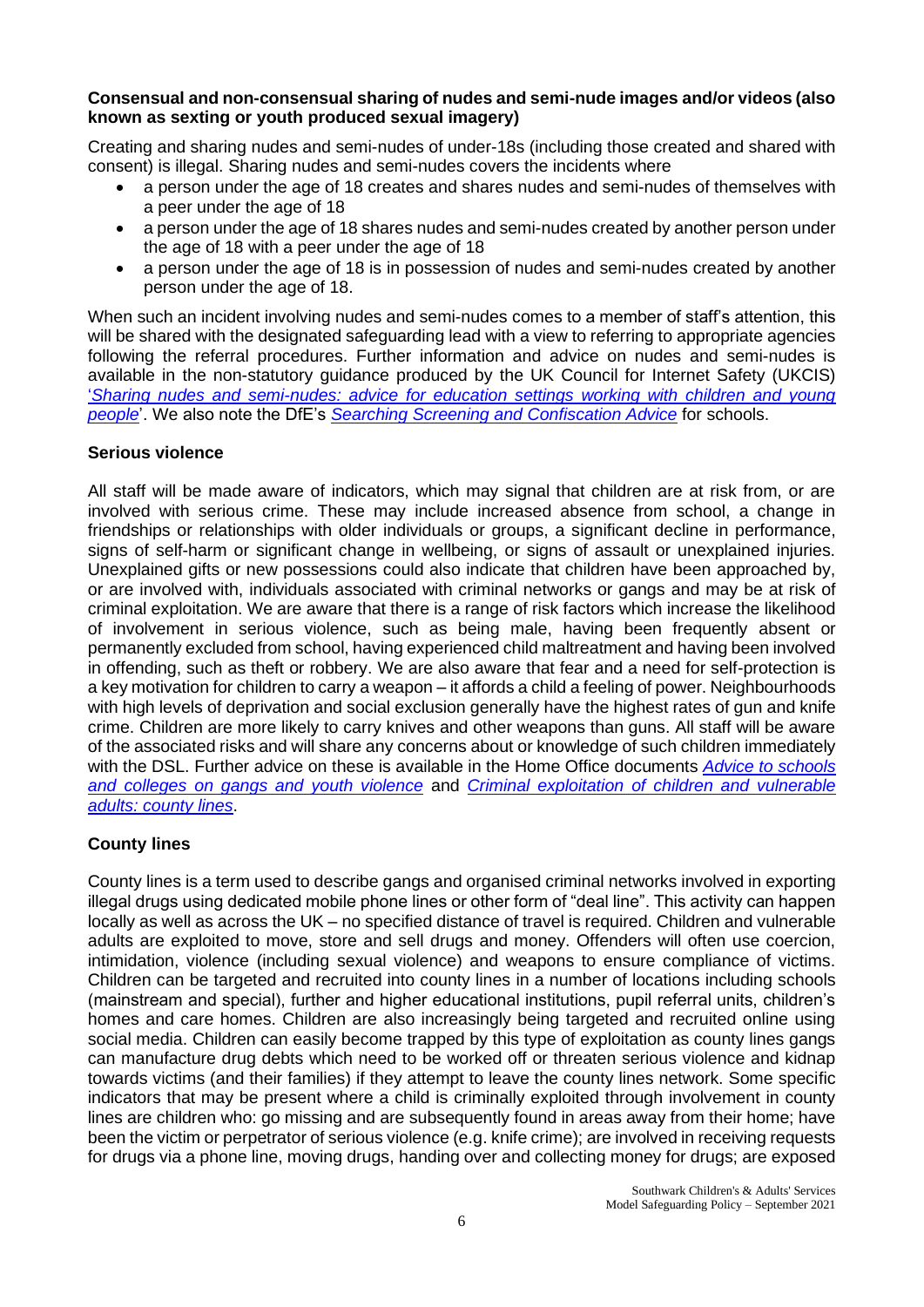to techniques such as 'plugging', where drugs are concealed internally to avoid detection; are found in accommodation that they have no connection with, often called a 'traphouse or cuckooing' or hotel room where there is drug activity; owe a 'debt bond' to their exploiters; have their bank accounts used to facilitate drug dealing.

### **Peer on peer/child on child abuse**

Children are capable of abusing their peers. This can happen both inside and outside of school and online and take different forms, such as bullying (including cyberbullying, prejudice-based and discriminatory bullying); abuse in intimate personal relationships between peers; physical abuse (such as hitting, kicking, shaking, biting, hair pulling, or otherwise causing physical harm, which may include an online element that facilitates, threatens and/or encourages physical abuse; violence, particularly pre-planned, forcing other children to use drugs or alcohol, initiation/hazing type violence and rituals), emotional abuse (blackmail or extortion, threats and intimidation), sexual violence, such as rape, assault by penetration and sexual harassment, such as sexual comments, remarks, jokes and online sexual harassment, consensual and non-consensual sharing of nudes and semi-nudes images and/or videos (also known as sexting or youth produced sexual imagery), sexual abuse (indecent exposure, indecent touching or serious sexual assaults, forcing other children to watch pornography or take part in sexting) and sexual exploitation (causing someone to engage in sexual activity without consent, such as forcing someone to strip, touch themselves sexually, or to engage in sexual activity with a third party; having an older boyfriend/girlfriend, associating with unknown adults or other sexually exploited children, staying out overnight, photographing or videoing other children performing indecent acts) and upskirting, which typically involves taking a picture under a person's clothing without them knowing, with the intention of viewing their genitals or buttocks to obtain sexual gratification or cause the victim humiliation, distress or alarm. Upskirting is now a criminal offence. Although it is more likely that girls will be victims and boys perpetrators, all peer on peer abuse is unacceptable and will be taken seriously. We do not tolerate these or pass them off as "banter", "just having a laugh" or "part of growing up".

The school has a strong commitment to an anti-bullying policy and will consider all coercive acts and peer on peer abuse within a Child Protection context. We recognise that some pupils will sometimes negatively affect the learning and wellbeing of other pupils and their behaviour will be dealt with under the school's behaviour policy. As a school, we will minimise the risk of allegations against other pupils by providing a developmentally appropriate PSHE syllabus which develops pupils' understanding of acceptable behaviour and keeping themselves safe, having systems in place for any pupil to raise concerns with staff, knowing that they will be listened to, believed and valued, delivering targeted work on assertiveness and keeping safe to those pupils identified as being at risk, developing robust risk assessments and providing targeted work for pupils identified as being a potential risk to other pupils. It is important that all our staff recognise the indicators and signs of peer on peer abuse and know how to identify it and respond to reports. Any possible peer on peer abuse case will be shared with the DSL with a view to referring to appropriate agencies following the referral procedures. We also note the DfE's advice and guidance on *[Preventing and Tackling](https://www.gov.uk/government/publications/preventing-and-tackling-bullying)  [Bullying.](https://www.gov.uk/government/publications/preventing-and-tackling-bullying)*

#### **Sexual harassment, online sexual abuse and sexual violence**

Sexual harassment, online sexual abuse and sexual violence (including sexualised language) is unacceptable in our school and we have appropriate sanctions in place. We understand that sexual harassment, online sexual abuse and sexual violence are happening in and around the school, even when there are no specific reports. We work actively to prevent sexual harassment, online sexual abuse and sexual violence through a whole-school approach that includes an effective behaviour policy, pastoral support and a carefully planned relationships, sex and health education curriculum, which specifically addresses sexual harassment, online abuse, sexual violence and issues of consent. We will ensure that children are taught about safeguarding risks, including online risks and will support pupils to understand what constitutes a healthy relationship, both online and offline. Our staff members have been made aware and have appropriate knowledge of '*Part 5: Child on child*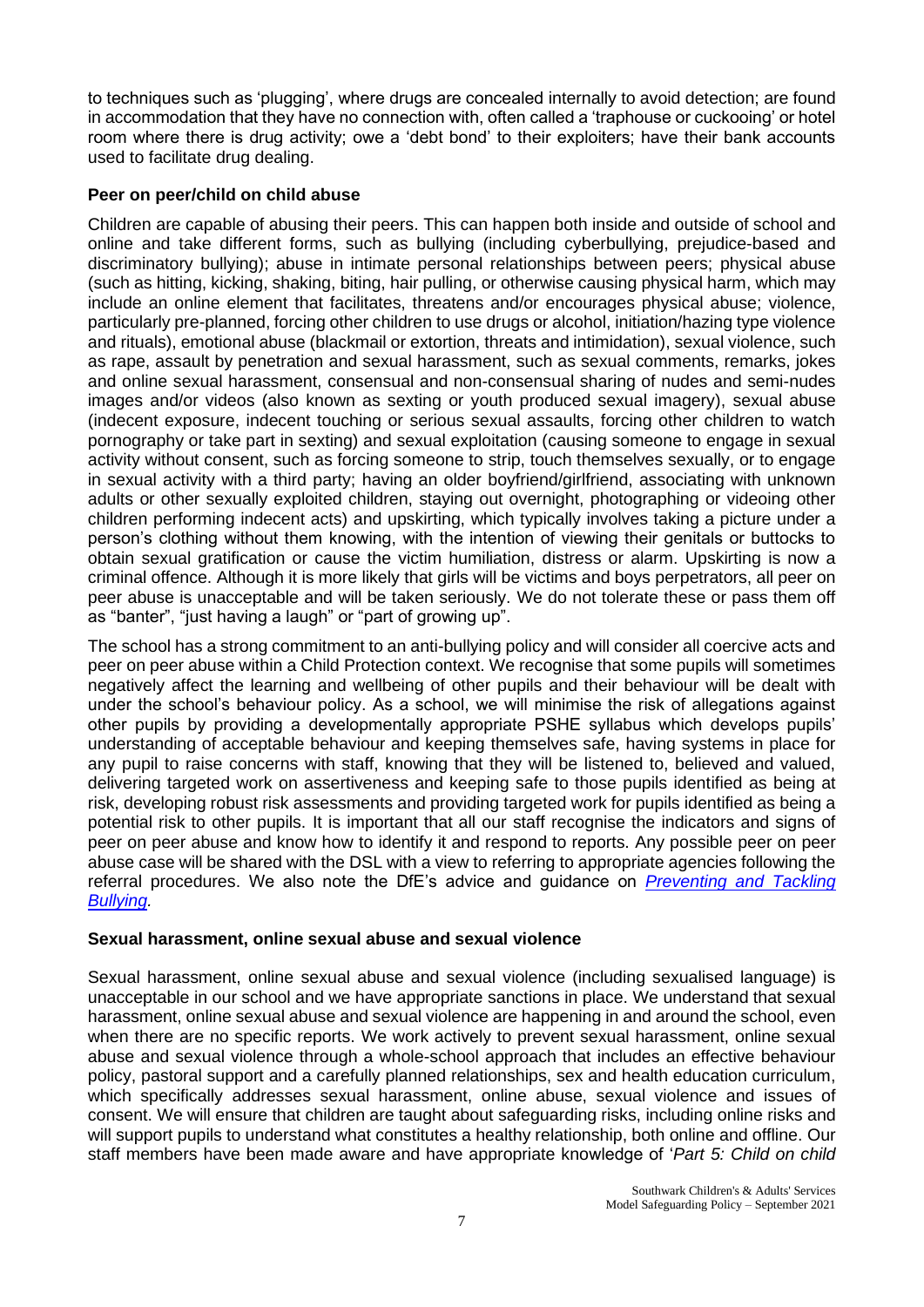*sexual violence and sexual harassment*' of DfE guidance "*[Keeping children safe in education](https://www.gov.uk/government/publications/keeping-children-safe-in-education--2)*". All pupils are supported to report concerns about harmful sexual behaviour freely. We will take concerns seriously and deal with them swiftly and appropriately and will ensure pupils are confident that this is case. We will be alert to factors that increase vulnerability or potential vulnerability such as mental ill health, domestic abuse, children with additional needs, and children from groups at greater risk of exploitation and/or of feeling unable to report abuse (for example, girls and LGBT children). We will identify and address any barriers that can prevent a pupil from making a disclosure, for example communication needs. Staff will share any concerns about or knowledge of such incidents immediately with the DSL with a view to ensuring that support systems are in place for victims. Where necessary, we will work with relevant external agencies to address the issue, which may include a referral to MASH and reporting to the Police. We will keep comprehensive records of all allegations.

#### **Sexual violence and sexual harassment between children**

Sexual violence and sexual harassment can occur between two children of any age and sex. It can also occur through a group of children sexually assaulting or sexually harassing a single child or group of children. It can occur online and offline (both physically and verbally). It is more likely that girls will be the victims of sexual violence and sexual harassment and more likely it will be perpetrated by boys. Children who are victims of sexual violence and sexual harassment will find the experience stressful and distressing. This will affect their educational attainment. We will handle reports of sexual violence and harassment between children, both on and outside school premises, in line with '*Part 5: Child on child sexual violence and sexual harassment*' of DfE guidance "*[Keeping children](https://www.gov.uk/government/publications/keeping-children-safe-in-education--2)  [safe in education](https://www.gov.uk/government/publications/keeping-children-safe-in-education--2)*" and train our staff members accordingly (including teachers delivering relationships, sex and health education). Staff will share any concerns about or knowledge of such incidents immediately with the DSL with a view to ensuring that support systems are in place for victims (and alleged perpetrators). We take these incidents seriously and ensure that victims are protected, offered appropriate support and every effort is made to ensure their education is not disrupted. Where necessary, we will work with relevant external agencies to address the issue, which may include a referral to MASH and reporting to the Police. .

On one hand, we need to safeguard the victim (and the wider pupil/student body) and on the other hand provide the alleged perpetrator with an education, safeguarding support as appropriate and implement any disciplinary sanctions. Harmful sexual behaviours in young children may be (and often are) a symptom of either their own abuse or exposure to abusive practices and or materials. We will take advice, as appropriate, from children's social care, specialist sexual violence services and the police. If the alleged perpetrator moves to another educational institution (for any reason), we will make the new educational institution aware of any ongoing support needs and where appropriate, potential risks to other children and staff. The designated safeguarding lead will take responsibility to ensure this happens as well as transferring the child protection file.

#### **Domestic abuse**

Domestic violence and abuse is any incident or pattern of incidents of controlling, coercive, threatening behaviour, violence or abuse between those aged 16 or over who are, or have been, intimate partners or family members regardless of gender or sexuality. The abuse can encompass, but is not limited to psychological, physical, sexual, financial and emotional. Types of domestic abuse include intimate partner violence, abuse by family members, teenage relationship abuse and child/adolescent to parent violence and abuse. Anyone can be a victim of domestic abuse, regardless of gender, age, ethnicity, socio-economic status, sexuality or background and domestic abuse can take place inside or outside of the home. All children can witness and be adversely affected by domestic abuse in the context of their home life where domestic abuse occurs between family members. Experiencing domestic abuse and/or violence can have a serious, long lasting emotional and psychological impact on children. In some cases, a child may blame themselves for the abuse or may have had to leave the family home as a result. If members of staff have a concern about or knowledge of any domestic abuse incidents, they will share it immediately with the DSL with a view to referring to appropriate agencies. Information is available about *[Domestic abuse and how](https://www.southwark.gov.uk/community-safety/domestic-abuse/if-you-re-experiencing-domestic-abuse/domestic-abuse-and-how-to-get-help)*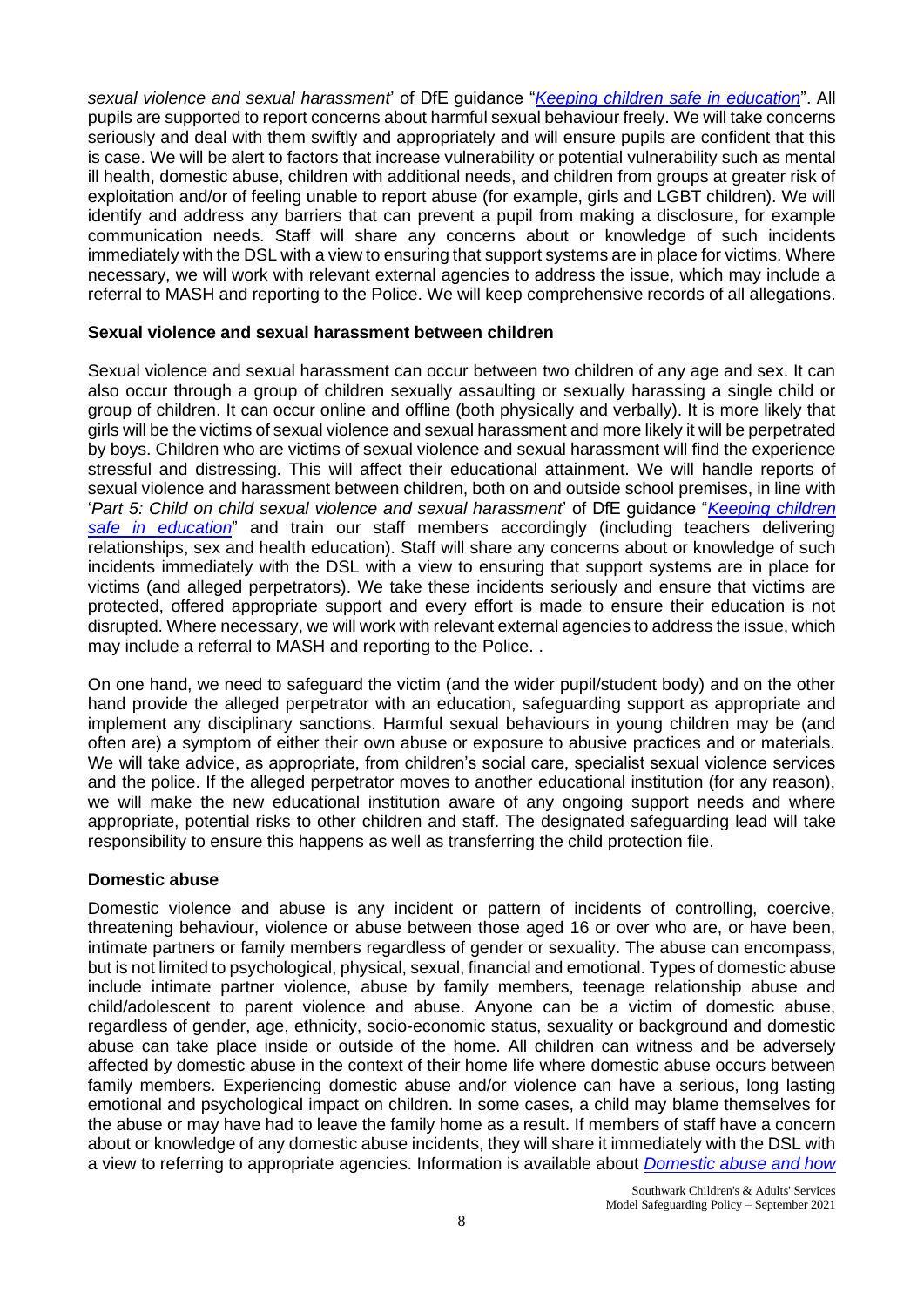*[to get help in Southwark](https://www.southwark.gov.uk/community-safety/domestic-abuse/if-you-re-experiencing-domestic-abuse/domestic-abuse-and-how-to-get-help)*. Southwark Council's support and service provider Solace (020 7593 1290, [southwark@solacewomensaid.org\)](mailto:southwark@solacewomensaid.org) offer free and confidential support for women and men aged 16 or over who are survivors of domestic abuse.

### **Violence Against Women and Girls (VAWG)**

VAWG is defined as any act of gender–based violence that results in, or is likely to result in physical, sexual or psychological harm or suffering to women including threats of such acts, coercion or arbitrary deprivation of liberty, whether occurring in public or private life. VAWG is the umbrella term which brings together multiple forms of serious violence such as crimes committed in the name of "honour"; domestic abuse; female genital mutilation (FGM); forced marriage; sexual violence, abuse, exploitation and rape; stalking; harassment; trafficking for sexual exploitation; prostitution. If members of staff have a concern about or knowledge of any VAWG incidents, they will share it immediately with the DSL with a view to referring to appropriate agencies. We also note *[Southwark's](https://www.southwark.gov.uk/community-safety/domestic-abuse/information-for-professionals-about-domestic-abuse/violence-against-women-and-girls-strategy-2019-to-2024)  [VAWG Strategy](https://www.southwark.gov.uk/community-safety/domestic-abuse/information-for-professionals-about-domestic-abuse/violence-against-women-and-girls-strategy-2019-to-2024)*.

#### **So-called 'honour-based' abuse (HBA) (including Female Genital Mutilation and Forced Marriage)**

HBA includes incidents or crimes which have been committed to protect or defend the honour of the family and/or the community, including female genital mutilation (FGM), forced marriage, and practices such as breast ironing. Abuse committed in the context of preserving "honour" often involves a wider network of family or community pressure and can include multiple perpetrators. All forms of HBV are abuse (regardless of the motivation) and will be handled and escalated as such. If members of staff have a concern about or knowledge of a child that might be at risk of HBA or who has suffered from HBA, they will share it immediately with the DSL with a view to referring to appropriate agencies.

#### **Female Genital Mutilation (FGM)**

FGM is a procedure where the female genital organs are injured or changed and there is no medical reason for this. It is frequently a very traumatic and violent act for the victim and can cause harm in many ways. The practice can cause severe pain and there may be immediate and/or long-term health consequences, including mental health problems, difficulties in childbirth, causing danger to the child and mother; and/or death.

FGM is a deeply embedded social norm, practised by families for a variety of complex reasons. It is often thought to be essential for a girl to become a proper woman, and to be marriageable. The practice is not required by any religion.

FGM is an unacceptable practice for which there is no justification. It is child abuse and a form of violence against women and girls.

FGM is prevalent in 30 countries and is a deeply rooted practice, widely carried out mainly among specific ethnic populations in Africa and parts of the Middle East and Asia. While FGM is concentrated in countries around the Atlantic coast to the Horn of Africa, in areas of the Middle East like Iraq and Yemen, it has also been documented in communities in Colombia, Iran, Israel, Oman, The United Arab Emirates, The Occupied Palestinian Territories, India, Indonesia, Malaysia, Pakistan and Saudi Arabia. It has also been identified in parts of Europe, North America and Australia.

FGM is illegal in the UK. It is estimated that approximately 60,000 girls aged 0-14 were born in England and Wales to mothers who had undergone FGM and approximately 103,000 women aged 15-49 and approximately 24,000 women aged 50 and over who have migrated to England and Wales are living with the consequences of FGM. In addition, approximately 10,000 girls aged under 15 who have migrated to England and Wales are likely to have undergone FGM.

We note a new duty that was introduced on 31 October 2015 that requires teachers, which includes qualified teachers or persons who are employed or engaged to carry out teaching work in schools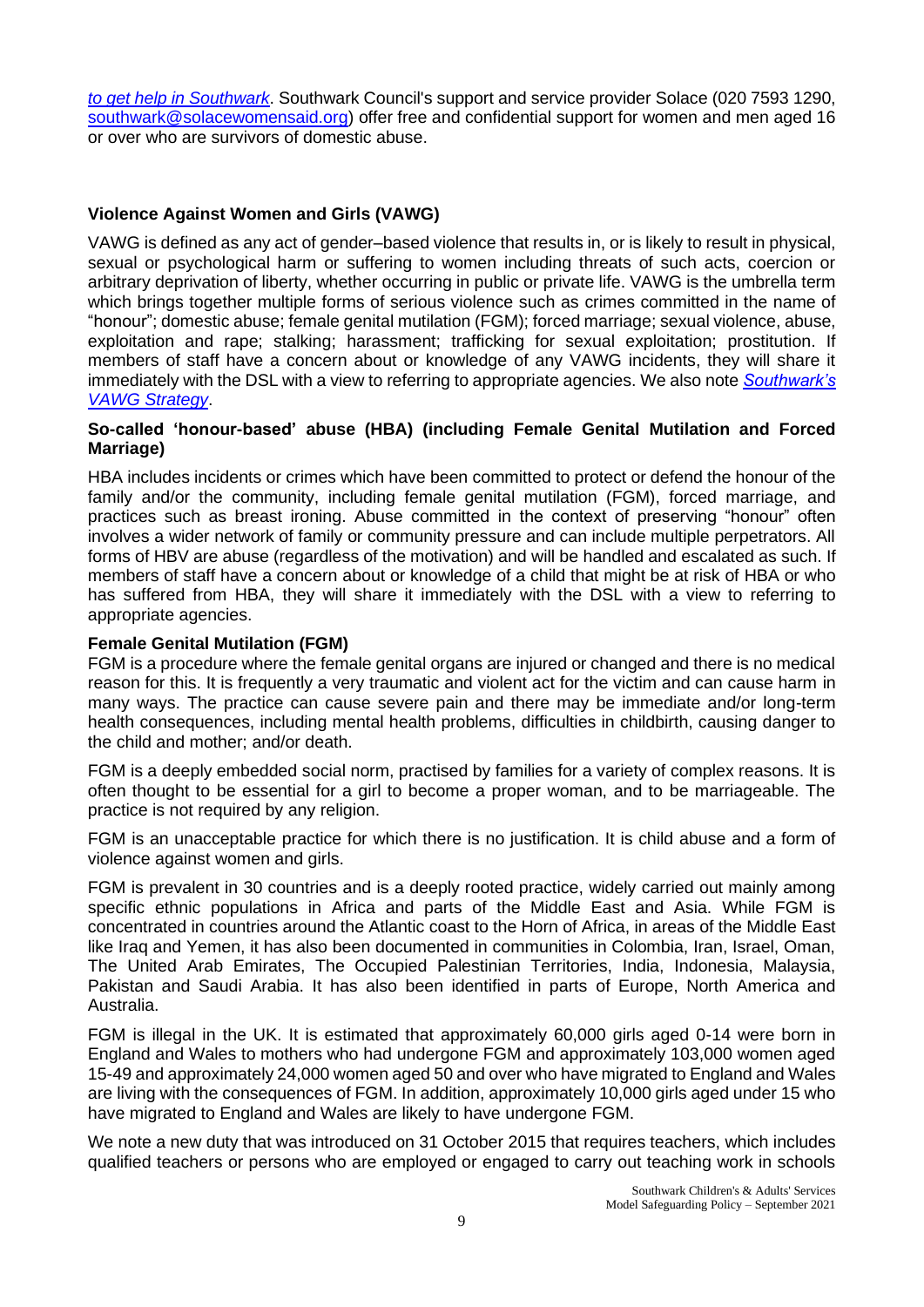and other institutions to report 'known' cases of FGM in girls aged under 18 to the police. The duty applies to any teacher who is employed or engaged to carry out 'teaching work', whether or not they have qualified teacher status, in maintained schools, academies, free schools, independent schools, non-maintained special schools, sixth form colleges, 16-19 academies, relevant youth accommodation or children's homes in England. The duty does not apply in relation to suspected cases – it is limited to 'known' cases' (i.e. those which are visually identified or disclosed to a professional by the victim). It will be rare for teachers to see visual evidence, and they should not be examining pupils or students. The duty does not apply in cases where the woman is over 18 at the time of the disclosure/discovery of FGM (even if she was under 18 when the FGM was carried out). Further information on this duty can be found in the document "*[Mandatory Reporting of Female](https://www.gov.uk/government/publications/mandatory-reporting-of-female-genital-mutilation-procedural-information)  Genital Mutilation – [procedural information](https://www.gov.uk/government/publications/mandatory-reporting-of-female-genital-mutilation-procedural-information)*". A useful summary of the FGM mandatory reporting duty is available in *[FGM Fact Sheet](https://assets.publishing.service.gov.uk/government/uploads/system/uploads/attachment_data/file/496415/6_1639_HO_SP_FGM_mandatory_reporting_Fact_sheet_Web.pdf)*.

Teachers in our school will personally report to the police cases where they discover that an act of FGM appears to have been carried out. Unless the teacher has good reason not to, they will still discuss any such case with the designated safeguarding lead (or deputy) with a view to involving children's social care as appropriate.

#### **Forced marriage**

Forcing a person into a marriage is a crime in England and Wales. A forced marriage is one entered into without the full and free consent of one or both parties and where violence, threats or any other form of coercion is used to cause a person to enter into a marriage. Threats can be physical or emotional and psychological. A lack of full and free consent can be where a person does not consent or where they cannot consent (if they have learning disabilities, for example). Nevertheless, some perpetrators use perceived cultural practices as a way to coerce a person into marriage. We note The Forced Marriage Unit's *[statutory guidance](https://www.gov.uk/guidance/forced-marriage)* and especially Chapter 7 on page 32 of the *[Multi](https://assets.publishing.service.gov.uk/government/uploads/system/uploads/attachment_data/file/322307/HMG_MULTI_AGENCY_PRACTICE_GUIDELINES_v1_180614_FINAL.pdf)[agency guidelines](https://assets.publishing.service.gov.uk/government/uploads/system/uploads/attachment_data/file/322307/HMG_MULTI_AGENCY_PRACTICE_GUIDELINES_v1_180614_FINAL.pdf)*, which is specifically aimed at teachers, lecturers and other members of staff within schools, colleges and universities. Any possible forced marriage case will be shared with the DSL with a view to referring to appropriate agencies following the referral procedures.

#### **Preventing Radicalisation**

The Counter-Terrorism and Security Act 2015 places a duty on specified authorities, including local authorities and childcare, education and other children's services providers, in the exercise of their functions, to have due regard to the need to prevent people from being drawn into terrorism ("the Prevent duty"). Young people can be exposed to extremist influences or prejudiced views, in particular those via the internet and other social media. Schools can help to protect children from extremist and violent views in the same ways that they help to safeguard children from drugs, gang violence or alcohol.

Examples of the ways in which people can be vulnerable to radicalisation and the indicators that might suggest that an individual might be vulnerable:

- Example indicators that an individual is engaged with an extremist group, cause or ideology include: spending increasing time in the company of other suspected extremists; changing their style of dress or personal appearance to accord with the group; their day-to-day behaviour becoming increasingly centred around an extremist ideology, group or cause; loss of interest in other friends and activities not associated with the extremist ideology, group or cause; possession of material or symbols associated with an extremist cause (e.g. the swastika for far right groups); attempts to recruit others to the group/cause/ideology; or communications with others that suggest identification with a group/cause/ideology.
- Example indicators that an individual has an intention to use violence or other illegal means include: clearly identifying another group as threatening what they stand for and blaming that group for all social or political ills; using insulting or derogatory names or labels for another group; speaking about the imminence of harm from the other group and the importance of action now; expressing attitudes that justify offending on behalf of the group, cause or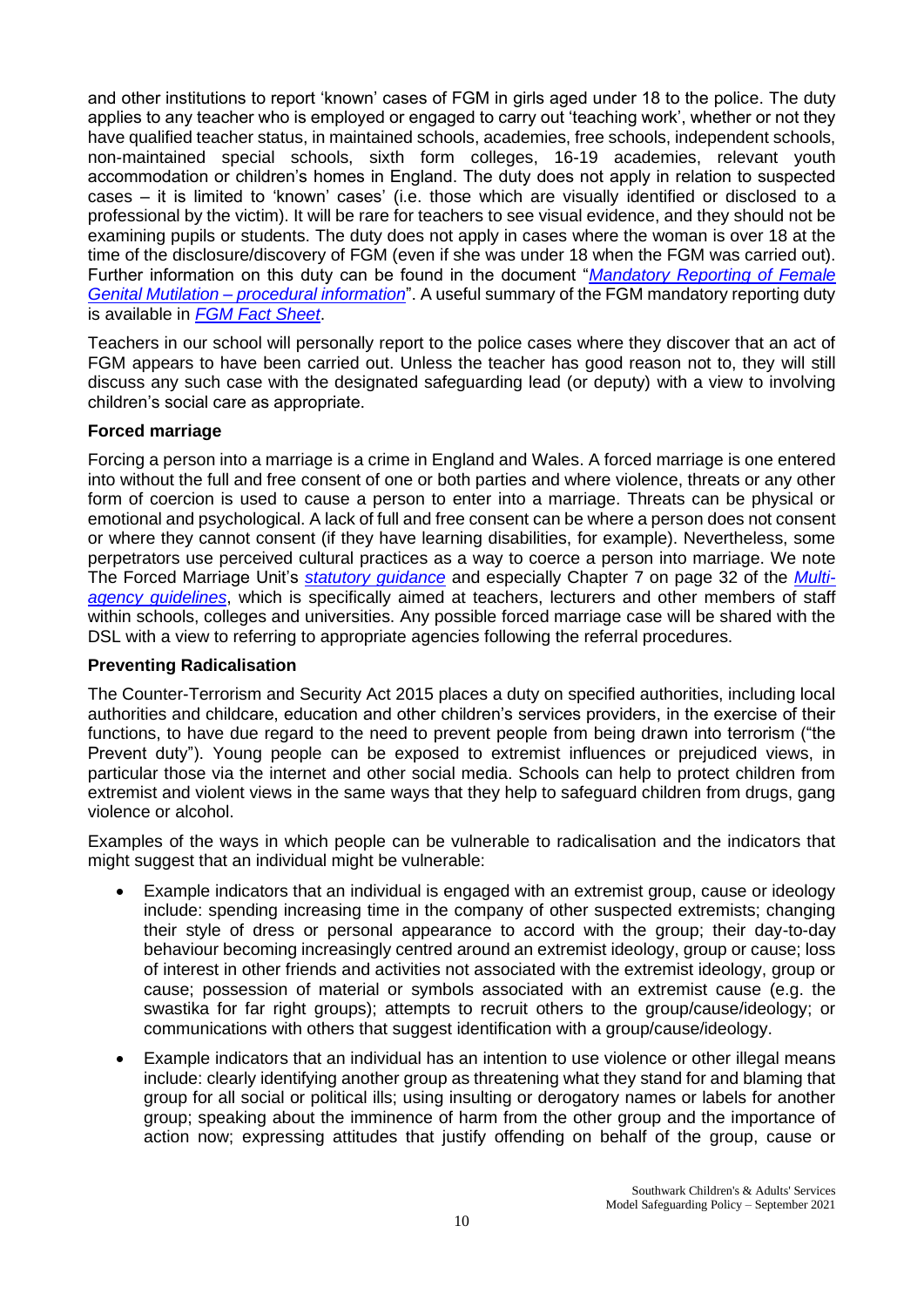ideology; condoning or supporting violence or harm towards others; or plotting or conspiring with others.

• Example indicators that an individual is capable of contributing directly or indirectly to an act of terrorism include: having a history of violence; being criminally versatile and using criminal networks to support extremist goals; having occupational skills that can enable acts of terrorism (such as civil engineering, pharmacology or construction); or having technical expertise that can be deployed (e.g. IT skills, knowledge of chemicals, military training or survival skills).

The examples above are not exhaustive and vulnerability may manifest itself in other ways. There is no single route to terrorism nor is there a simple profile of those who become involved. For this reason, any attempt to derive a 'profile' can be misleading. It must not be assumed that these characteristics and experiences will necessarily lead to individuals becoming terrorists, or that these indicators are the only source of information required to make an appropriate assessment about vulnerability. We see the Prevent duty as part of our school's wider safeguarding obligations and note the revised *[Prevent duty guidance: for England and Wales](https://www.gov.uk/government/publications/prevent-duty-guidance)*, especially paragraphs 57-76.

**Channel** is a voluntary, confidential support programme which focuses on providing support at an early stage to people who are identified as being vulnerable to being drawn into terrorism that uses existing collaboration between local authorities, the police, statutory partners (such as the education sector, social services, children's and youth services and offender management services) and the local community.

We will refer children at risk of harm as a result of involvement or potential involvement in extremist activity to Southwark Multi Agency Safeguarding Hub (*[MASH](https://www.southwark.gov.uk/childcare-and-parenting/children-s-social-care/child-protection/multi-agency-safeguarding-hub-mash)*). The MASH will share the referral details of new referrals with the Prevent lead police officer and LA Prevent coordinator at the point the referral is received. The referral will then be processed though the MASH multi agency information sharing system and parallel to this the Prevent police officer will be carrying out initial screening checks. The Prevent police officer will make a referral to the Channel Practitioner if there are sufficient concerns. The individual referred will be discussed at the Channel panel to determine whether they are vulnerable to being drawn into terrorism and consider the appropriate support required. A representative from our school will attend the Channel panel if and when we are asked to help with this assessment.

#### **Private Fostering**

Private fostering is when a child under the age of 16 (under 18 if disabled) is cared for by someone who is not their parent or a 'close relative'. This is a private arrangement made between a parent and a carer, for 28 days or more. Close relatives are defined as step-parents, grandparents, brothers, sisters, uncles or aunts (whether of full blood, half blood or by marriage). Great grandparents, great aunts, great uncles and cousins are not regarded as close relatives.

The law requires that the local authority should be notified if anyone is looking after someone else's child for 28 days or more. The purpose of the council's involvement is to support the child and private foster family (and wherever possible the biological parent/s) with any issues arising. These may be practical issues such as benefits, housing, immigration or emotional issues such as keeping contact with biological family, maintaining cultural identity.

If we become aware of a child in a private fostering arrangement within Southwark, we will notify the council's Multi Agency Safeguarding Hub (*[MASH](https://www.southwark.gov.uk/childcare-and-parenting/children-s-social-care/child-protection/multi-agency-safeguarding-hub-mash)*) by emailing *[MASH@southwark.gov.uk](mailto:MASH@southwark.gov.uk)* or calling **020 7525 1921**. Advice about whether there is a need to notify the council, can be obtained by calling **07539 346808** or sending an email to *[privatefosteringadvice@southwark.gov.uk](mailto:privatefosteringadvice@southwark.gov.uk)*. In the case of a non-Southwark child, we will notify the relevant LA.

### **REFERRALS**

Where there is a safeguarding concern, we take into account the child's wishes and feelings when determining what action to take and what services to provide. We have systems in place for children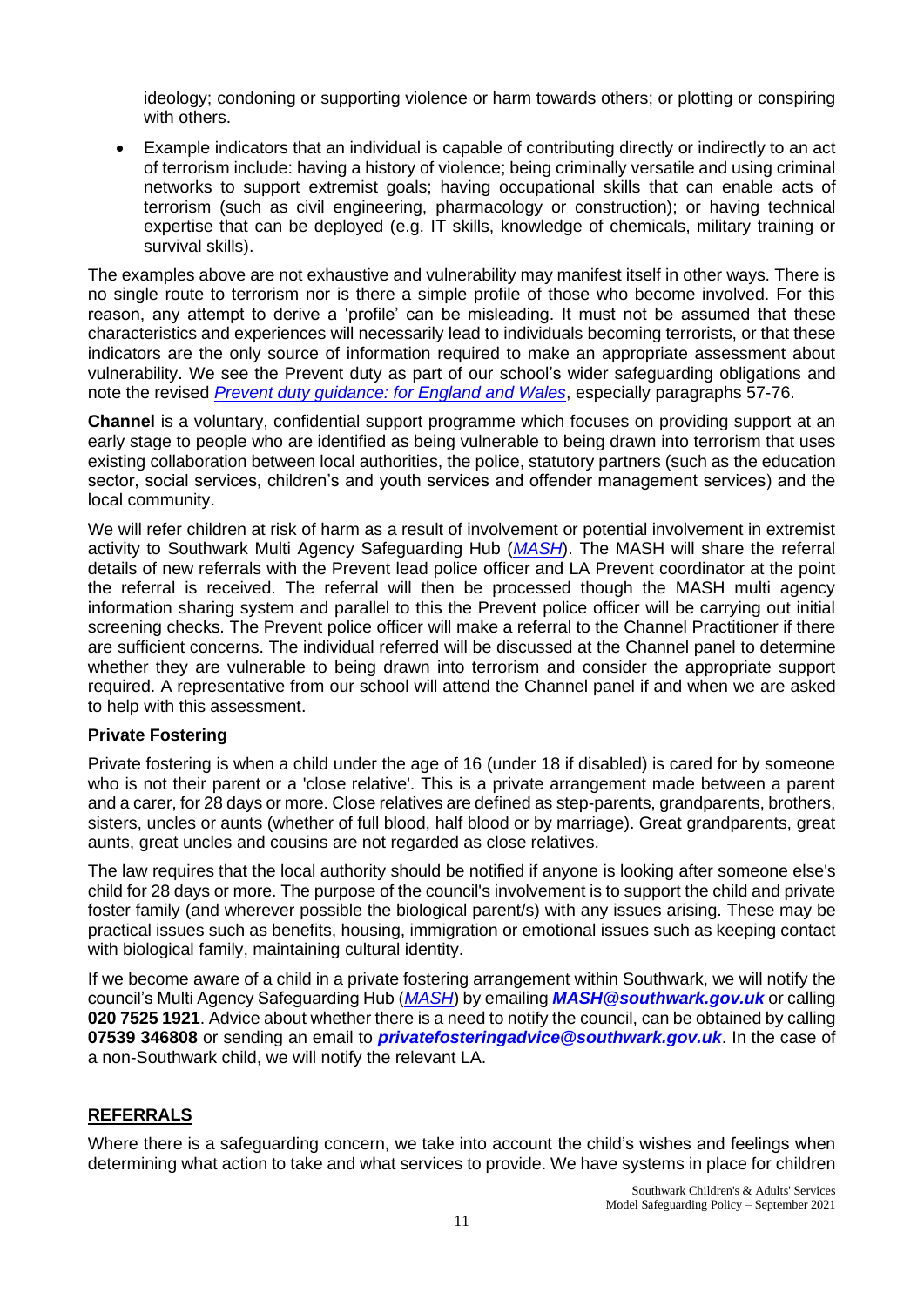to express their views and give feedback. We acknowledge that children who are affected by abuse or neglect may demonstrate their needs and distress through their words, actions, behaviour, demeanour, school work or other children. Ultimately, all our systems and processes operate with the best interests of the child at heart.

Referrals to services regarding concerns about a child or family typically fall into three categories:

- Early Help Services;
- Child in need Section 17 (Children Act 1989) referrals;
- Child protection Section 47 (Children Act 1989) referrals.

*[The Southwark Safeguarding Board Multi Agency Threshold Guide](https://safeguarding.southwark.gov.uk/assets/files/463/SSCB.THRESHOLD-OF-NEEDS.FINAL.pdf)* sets out the different levels of need and detailed guidance about how concerns within these different levels should be responded to by Southwark agencies.

Safeguarding referrals should be made to Southwark Multi Agency Safeguarding Hub (*[MASH](https://www.southwark.gov.uk/childcare-and-parenting/children-s-social-care/child-protection/multi-agency-safeguarding-hub-mash)*) via the *[Referral Form](https://www.safeguarding.southwark.gov.uk/assets/files/524/updated-multi-agency-referral-form-updated-5.12.19.docx)* and copied to the LA's Schools Safeguarding Coordinator. Prior to any written form being sent as a referral to social care, there should be a verbal consultation with the MASH social worker or manager, by calling the duty desk on **020 7525 1921,** to ensure that making a referral is an appropriate action. The parent/carer will normally be contacted to obtain their consent before a referral is made. However, if the concern involves, for example alleged or suspected child sexual abuse, Honour Based Abuse, fabricated or induced illness or the Designated Safeguarding Lead has reason to believe that informing the parent at this stage might compromise the safety of the child or a staff member, nothing should be said to the parent/carer ahead of the referral, but a rationale for the decision to progress without consent should be provided with the referral.

When we make a referral, the local authority should make a decision, within one working day of a referral being made, about the type of response that is required and should let us, as the referrer, know the outcome. We will follow up if this information is not forthcoming.

If, after a referral, the child's situation does not appear to be improving, we will consider following local escalation procedures to ensure that the concerns have been addressed and, most importantly, that the child's situation improves.

The *[Early Help Referral Form](https://www.southwark.gov.uk/assets/attach/4659/New-Early-Help-Referral-Form-2-1-.docx)* will be used to request additional early help for a family when the needs of a child are beyond the level of support that can be provided by universal services. Southwark's *[Family Early Help](https://www.southwark.gov.uk/childcare-and-parenting/children-s-social-care/family-early-help-feh/family-early-help-feh-strategy) Service* Duty number is **020 7525 1922**, which will give four options:

- General enquiries and signposting
- Family Early Help Duty Manager for general advice including consultations around potential and new referrals and current casework
- Education, Inclusion and Attendance support and advice including all enforcement activity
- Parenting support and advice and information on parenting course and group work programmes

In circumstances where a child has an unexplained or suspicious injury that requires urgent medical attention, the CP referral process should not delay the administration of first aid or emergency medical assistance. **If a pupil is thought to be at immediate risk because of parental violence, intoxication, substance abuse, mental illness or threats to remove the child during the school day, for example, urgent Police intervention will be requested**.

Where a child sustains a physical injury or is distressed as a result of reported chastisement, or alleges that they have been chastised by the use of an implement or substance, this will immediately be reported for investigation.

All parents applying for places at this school will be informed of our safeguarding responsibilities and the existence of this policy. In situations where pupils sustain injury or are otherwise affected by an accident or incident whilst they are the responsibility of the school, parents will be notified of this as soon as possible.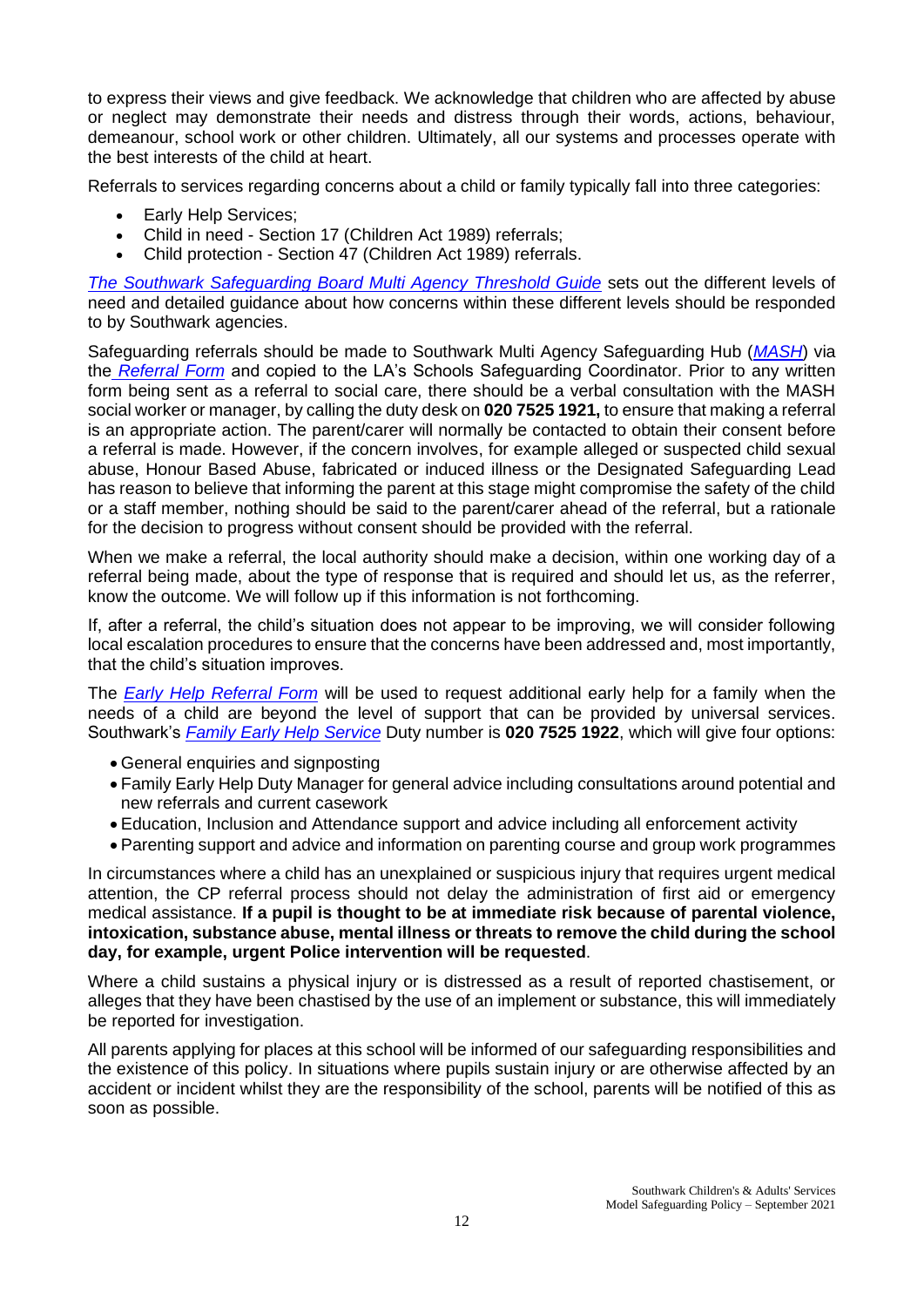*Pilgrims' Way Primary School* recognises the need to be alert to the risks posed by strangers or others (including the parents or carers of other pupils) who may wish to harm children in school or pupils travelling to and from school and will take all reasonable steps to lessen such risks.

### **VULNERABLE PUPILS**

Particular vigilance will be exercised in respect of pupils who are subject to Child Protection Plan and any incidents or concerns involving these children will be reported immediately to the allocated Social Worker (and confirmed in writing; copied to the LA's Schools Safeguarding Coordinator). If the pupil in question is a Looked-After child, this will also be brought to the notice of the Designated Person with responsibility for children in public care. The School's Designated Teacher for Lookedafter and Previously Looked-after Children will work with the virtual school head, who manages pupil premium plus for looked after children, to discuss how funding can be best used to support the progress of looked after children in the school and meet the needs identified in the child's personal education plan. The designated teacher will also work with the virtual school head to promote the educational achievement of previously looked after children. We note the DfE's statutory guidance *[Designated teacher for looked-after and previously looked-after children](https://www.gov.uk/government/publications/designated-teacher-for-looked-after-children)*.

Local authorities should share with our school/setting the fact a child has a social worker, and the DSL will hold and use this information so that decisions can be made in the best interests of the child's safety, welfare and educational outcomes. This will be considered as a matter of routine. There are clear powers to share this information under existing duties on both local authorities and schools and colleges to safeguard and promote the welfare of children. Where children need a social worker, this will inform decisions about safeguarding (for example, responding to unauthorised absence or missing education where there are known safeguarding risks) and about promoting welfare (for example, considering the provision of pastoral and/or academic support, alongside action by statutory services).

We acknowledge that children with special educational needs or disabilities (SEND) or certain health conditions can face additional safeguarding challenges. We are aware that additional barriers can exist when recognising abuse and neglect in this group of children. This can include assumptions that indicators of possible abuse such as behaviour, mood and injury relate to the child's condition without further exploration; these children being more prone to peer group isolation or bullying (including prejudice-based bullying) than other children; the potential for children with SEND or certain medical conditions being disproportionally impacted by behaviours such as bullying, without outwardly showing any signs; and communication barriers and difficulties in managing or reporting these challenges. Further information can be found in the DfE's *[SEND Code of Practice 0 to 25](https://www.gov.uk/government/publications/send-code-of-practice-0-to-25)* and *[Supporting Pupils at School with Medical Conditions](https://www.gov.uk/government/publications/supporting-pupils-at-school-with-medical-conditions--3)*.

If a pupil discloses that they have witnessed domestic abuse or it is suspected that they may be living in a household which is affected by family violence, this will be referred to the Designated Safeguarding Lead as a safeguarding issue.

The School also acknowledges the additional need for support and protection of children who are vulnerable by virtue of homelessness, refugee/asylum seeker status, the effects of substance abuse within the family, those who are young carers, mid-year admissions, pupils who are excluded from school and pupils where English is an additional language, particularly for very young children, using the translation service if necessary.

#### **TRAINING**

All staff members will receive appropriate safeguarding and child protection training (including online safety) at induction, which is regularly updated. In addition, all staff members will receive safeguarding and child protection updates (for example, via email, e-bulletins and staff meetings), as required, but at least annually, to provide them with relevant skills and knowledge to safeguard children effectively. All newly recruited staff (teaching and non-teaching) and Governors will be apprised of this policy and will be required to attend relevant LA or Southwark Safeguarding Children Partnership (SSCP) training. In addition, all new staff and temporary staff will be required to attend an induction session with the Designated Safeguarding Lead or their deputy on their first day in the school.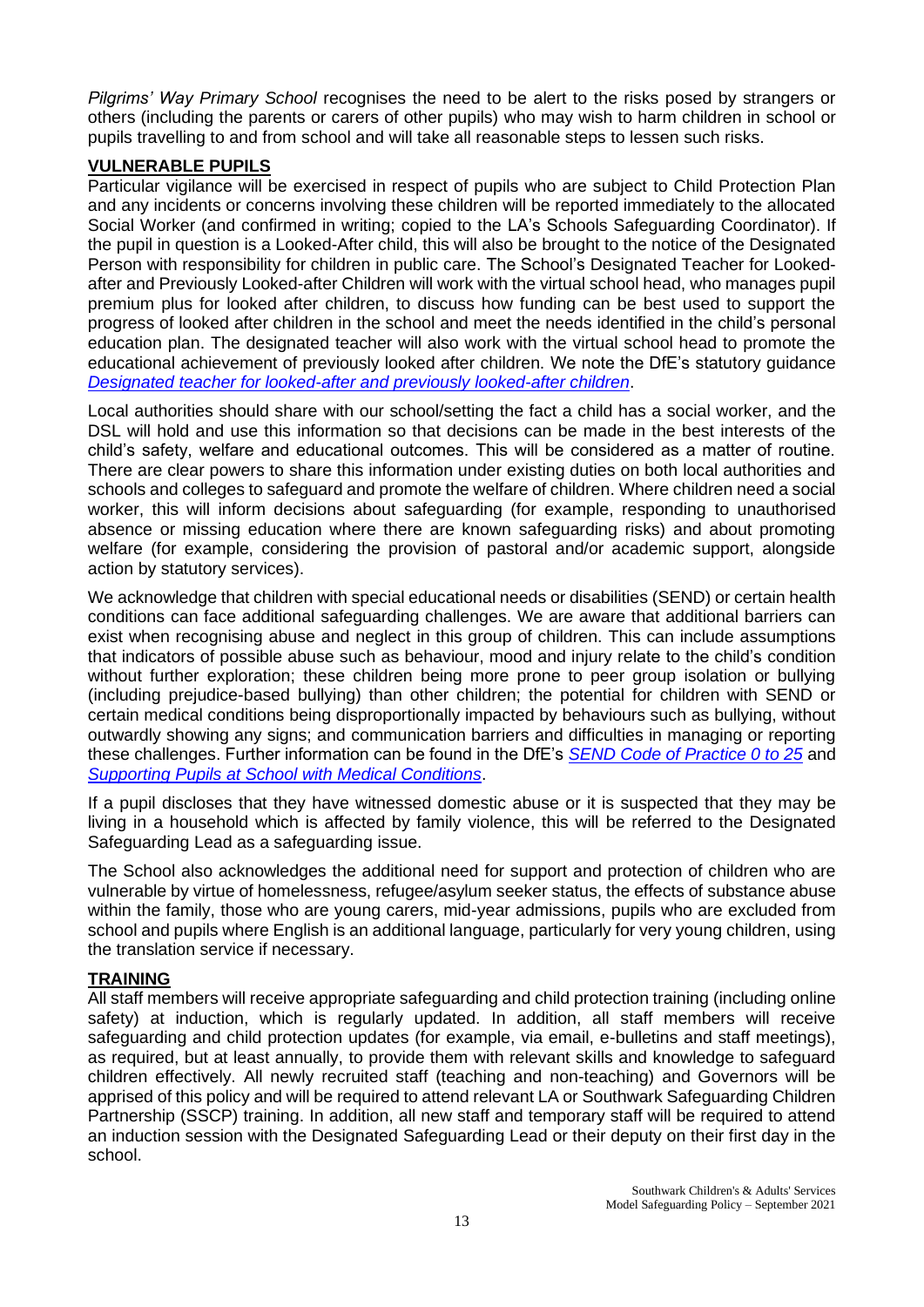The Designated Safeguarding Lead (and their Deputies) will attend the LA's dedicated or another appropriate induction course and then refresher training at least every two years. The designated safeguarding lead will also undertake Prevent awareness training and will be able to understand the unique risks associated with online safety. In addition to this formal training, their knowledge and skills will be refreshed (for example, via e-bulletins, meeting other designated safeguarding leads or simply taking time to read and digest safeguarding developments) at regular intervals, as required, but at least annually, to allow them to understand and keep up with any developments relevant to their role. Designated staff will be encouraged to attend appropriate network meetings and to participate in the *[multi-agency training programme](http://www.mylearningsource.co.uk/category/safeguarding)* organised by the Southwark Safeguarding Children Partnership (SSCP).

### **RECRUITMENT**

*Pilgrims' Way Primary School* is committed to the principles of safer recruitment and, as part of that, adopts recruitment procedures that help deter, reject and/or identify people who might abuse children. Safe recruitment processes are followed and all staff recruited to the school will be subject to appropriate identity, qualification and health checks. References will be verified and appropriate criminal record checks [Disclosure and Barring Service (DBS) checks], barred list checks and prohibition checks will be undertaken. The level of DBS check required, and whether a prohibition check is required, will depend on the role and duties of an applicant to work in the school, as outlined in Part three of the DfE guidance "*[Keeping children safe in education](https://www.gov.uk/government/publications/keeping-children-safe-in-education--2)*". We will also have regard to DfE's statutory guidance for schools about the employment of staff disqualified from childcare "*[Disqualification under the Childcare Act 2006](https://www.gov.uk/government/publications/disqualification-under-the-childcare-act-2006)*", which also contains information about 'disqualification by association'.

Relevant members of staff and governors who are involved in recruitment will undertake safer recruitment training. The school will ensure that at least one person on any appointment panel has undertaken safer recruitment training in line with staffing regulations.

This School will only use employment agencies which can demonstrate that they positively vet their supply staff and will report the misconduct of temporary or agency staff to the agency concerned and to the LA. Staff joining the School on a permanent or temporary basis will be given a copy of this policy. Additionally, the Staff Handbook confirms CP procedures within the School.

#### **VOLUNTEERS**

Any parent or other person/organisation engaged by the school to work in a voluntary capacity with pupils will be subject to all reasonable vetting procedures and Criminal Records Checks.

Under no circumstances a volunteer in respect of whom no checks have been obtained will be left unsupervised or allowed to work in regulated activity.

Volunteers who on an unsupervised basis teach or look after children regularly, or provide personal care on a one-off basis in our school are deemed to be in regulated activity. We will obtain an enhanced DBS certificate (which will include barred list information) for all volunteers who are new to working in regulated activity. Existing volunteers in regulated activity do not have to be re-checked if they have already had a DBS check (which includes barred list information). However, we may conduct a repeat DBS check (which will include barred list information) on any such volunteer should we have any concerns.

The law has removed supervised volunteers from regulated activity. There is no legal requirement to obtain DBS certificate for volunteers who are not in regulated activity and who are supervised regularly and on ongoing day to day basis by a person who is in regulated activity, but an enhanced DBS check without a barred list check may be requested following a risk assessment.

Further information on checks on volunteers can be found in Part three of the DfE guidance "*[Keeping](https://www.gov.uk/government/publications/keeping-children-safe-in-education--2)  [children safe in education](https://www.gov.uk/government/publications/keeping-children-safe-in-education--2)*".

Volunteers will be subject to the same code of conduct as paid employees of the school.

Voluntary sector groups that operate within this school or provide off-site services for our pupils or use school facilities will be expected to adhere to this policy or operate a policy which is compliant with the procedures adopted by the Southwark Safeguarding Children Partnership (SSCP).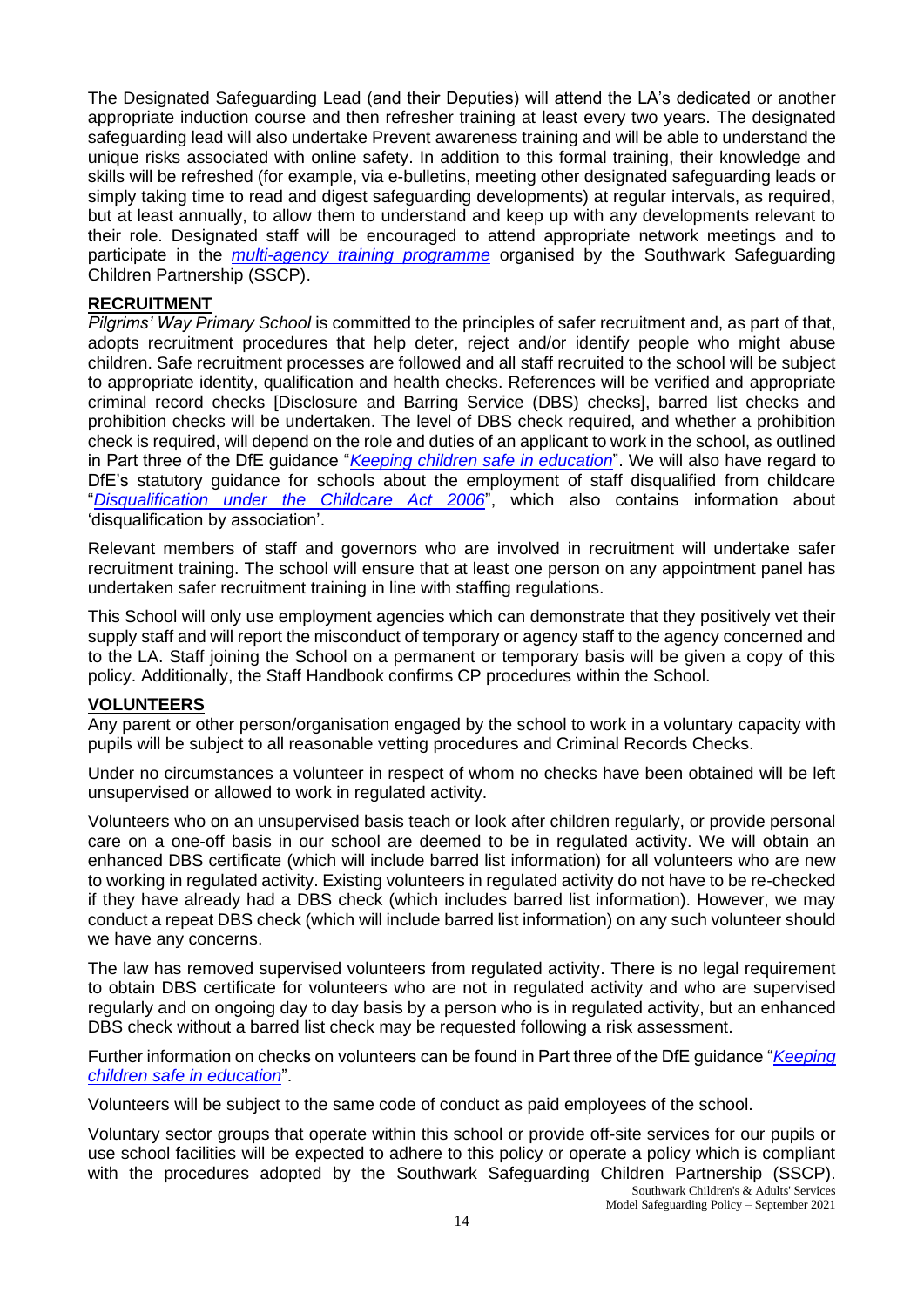Premises lettings and loans are subject to acceptance of this requirement. Where services or activities are provided separately by another body we will seek assurance that the body concerned has appropriate safeguarding and child protection policies and procedures in place (including inspecting these as needed); and ensure that there are arrangements in place to liaise with our school on these matters where appropriate. We will also ensure safeguarding requirements are included in any transfer of control agreement (i.e. lease or hire agreement), as a condition of use and occupation of the premises; and that failure to comply with this would lead to termination of the agreement.

#### **STAFF CODE OF CONDUCT**

All staff (paid and voluntary) are expected to adhere to a code of conduct in respect of their contact with pupils and their families. The Teachers' Standards 2012 state that all teachers, including headteachers, should safeguard children's wellbeing and maintain public trust in the teaching profession as part of their professional duties. We will endeavour to create and embed a culture of openness, trust and transparency in which the school's values and expected behaviour which are set out in the staff code of conduct are constantly lived, monitored and reinforced by all staff.

Children will be treated with respect and dignity and no punishment, detention, restraint, sanctions or rewards are allowed outside of those detailed in the school's Behaviour Management Policy. Whilst it would be unrealistic and undesirable to preclude all physical contact between adults and children, staff are expected to exercise caution and avoid placing themselves in a position where their actions might be open to criticism or misinterpretation. Where incidents occur which might otherwise be misconstrued, or in the exceptional circumstances where it becomes necessary to physically restrain a pupil for their own protection or others' safety, this will be appropriately recorded and reported to the Headteacher and parents. Any physical restraint used will comply with DfE guidance "*[Use of reasonable force in schools](https://www.gov.uk/government/publications/use-of-reasonable-force-in-schools)*".

Except in cases of emergency, first aid will only be administered by qualified First Aiders. If it is necessary for the child to remove clothing for first aid treatment, there will, wherever possible, be another adult present. If a child needs help with toileting, nappy changing or washing after soiling themselves, another adult should be present or within earshot. All first aid treatment and non-routine changing or personal care will be recorded and shared with parents/carers at the earliest opportunity.

Children requiring regular medication or therapies for long-term medical conditions will be made the subject of a Medical Plan that has been agreed with the parents and health authority.

For their own safety and protection, staff should exercise caution in situations where they are alone with pupils. Other than in formal teaching situations; for example during musical instrument tuition, the door to the room in which the 1:1 coaching, counselling or meeting is taking place should be left open. Where this is not practicable because of the need for confidentiality, another member of staff will be asked to maintain a presence nearby and a record will be kept of the circumstances of the meeting. All rooms that are used for the teaching or counselling of pupils will have clear and unobstructed glass panels in the doors.

School staff should be alert to behaviours that may cause 'low-level' concerns such as being over friendly with children, having favourites, taking photographs of children on their mobile phone, engaging with a child on a one-to-one basis in a secluded area or behind a closed door, using inappropriate sexualised, intimidating or offensive language (see below about what a 'low-level' concern is and how to share these concerns).

School staff should also be alert to the possible risks that might arise from social contact with pupils outside of the school. Home visits to pupils or private tuition of pupils should only take place with the knowledge and approval of the Headteacher. Visits/telephone calls by pupils to the homes of staff members should only occur in exceptional circumstances and with the prior knowledge and approval of the Headteacher. Any unplanned contact of this nature or suspected infatuations or "crushes" will be reported to the Headteacher. Staff supervising off-site activities or school journeys will be provided with a school mobile phone as a point of contact for parents and carers.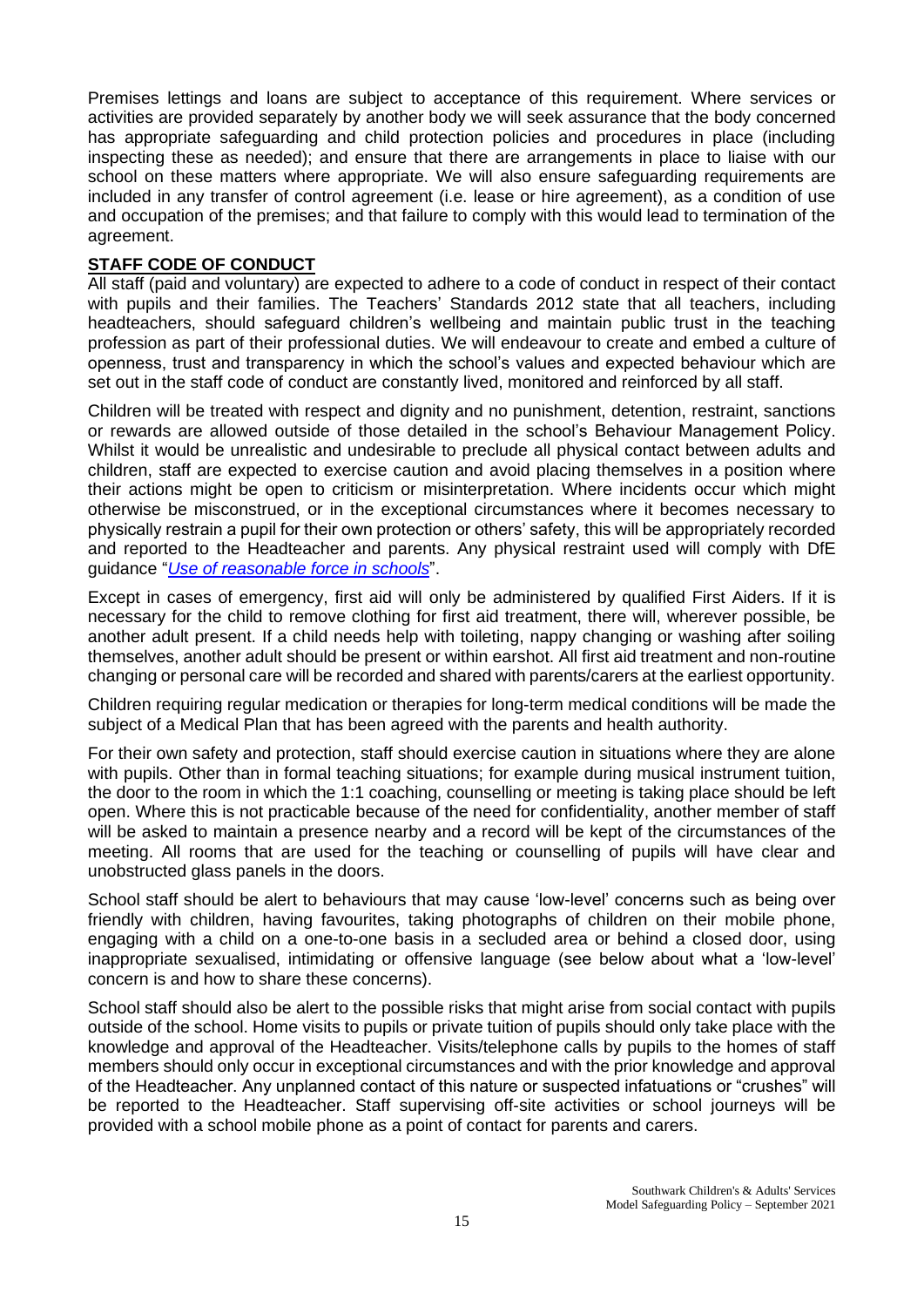Staff will only use the school's digital technology resources and systems for professional purposes or for uses deemed 'reasonable' by the Head and Governing Body. Staff will only use the approved school email, school learning platform or other school approved communication systems with pupils or parents/carers and only communicate with them on appropriate school business and will not disclose their personal telephone numbers and email addresses to pupils or parents/carers. Staff will not use personal cameras (digital or otherwise) or camera phones for taking and transferring images of pupils or staff without permission and will not store images at home.

Staff should be aware of the school's whistle-blowing procedures and share immediately any disclosure or concern that relates to a member of staff with the Headteacher or one of the Designated Safeguarding Leads if the Headteacher is not available and nothing should be said to the colleague involved. It should be shared with the Chair of Governors if it relates to the Headteacher.

### **CONTRACTORS**

Building contractors who are engaged by or on behalf of the school to undertake works on site will be made aware of this policy and the reasons for this. Long-term contractors who work regularly in the school during term time will be asked to provide their consent for DBS checks to be undertaken. These checks will be undertaken when individual risk assessments by the Leadership Team deem this to be appropriate. During major works, when large numbers of workers and sub-contractors may be on site during term time, Health and Safety risk assessments will include the potential for contractors or their employees to have direct access to pupils in non-teaching sessions. All contractors and sub-contractors will be issued with copies of the school's code of conduct for staff.

Individuals and organisations that are contracted by the school to work with or provide services to pupils will be expected to adhere to this policy and their compliance will be monitored. Any such contractors will be subject to the appropriate level of DBS check, if any such check is required (for example because the contractor is carrying out teaching or providing some type of care for or supervision of children regularly). Contractors engaging in regulated activity relating to children will require an enhanced DBS check (including children's barred list information). For all other contractors who are not engaging in regulated activity relating to children, but whose work provides them with an opportunity for regular contact with children, an enhanced DBS check (not including children's barred list information) will be required. Contractors for whom an appropriate DBS check has not been undertaken will be supervised if they will have contact with children. Under no circumstances we will allow a contractor in respect of whom no checks have been obtained to work unsupervised, or engage in regulated activity relating to children. We will determine the appropriate level of supervision depending on the circumstances. If an individual working at our school is selfemployed, we will consider obtaining the DBS check, as self-employed people are not able to make an application directly to the DBS on their own account.

We will always check the identity of contractors and their staff on arrival at the school.

### **ALLEGATIONS MADE AGAINST/CONCERNS RAISED IN RELATION TO STAFF**

*Pilgrims' Way Primary School* takes seriously all allegations made against and concerns raised in relation to members of staff. We will ensure that we promote an open and transparent culture in which all concerns about all adults working in or on behalf of the school are dealt with promptly and appropriately. Procedures are in place for pupils, parents and staff to share any concern that they may have about the actions of any member staff, including supply teachers, volunteers and contractors. All such allegations and concerns will be brought immediately to the attention of the Headteacher or one of the Designated Safeguarding Leads if the Headteacher is not available and nothing should be said to the colleague involved. In cases where the Headteacher is the subject of the allegation or concern, they will be reported to the chair of governors, in order that they may activate the appropriate procedures.

There may be two levels of allegation/concern:

- 1. Allegations that may meet the harms threshold.
- 2. Allegation/concerns that do not meet the harms threshold known as 'low level concerns'.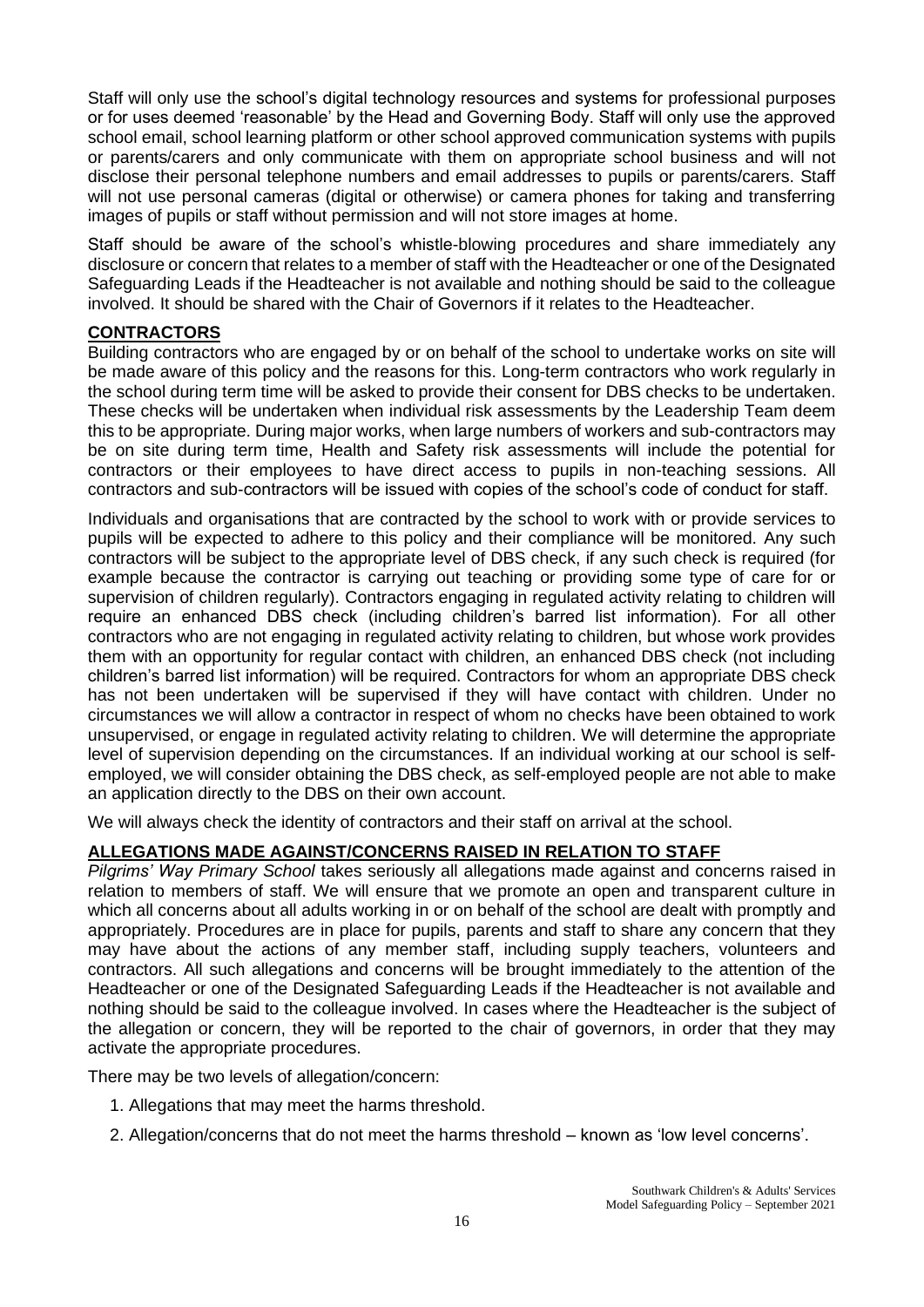### **Allegations that may meet the harms threshold**

These procedures are for managing cases of allegations that might indicate a person would pose a risk of harm if they continue to work in their present position, or in any capacity with children in the school and will be used in respect of all cases in which it is alleged that anyone working in the school or college that provides education for children under 18 years of age, including supply teachers, volunteers and contractors has:

- behaved in a way that has harmed a child, or may have harmed a child and/or;
- possibly committed a criminal offence against or related to a child and/or
- behaved towards a child or children in a way that indicates he or she may pose a risk of harm to children; and/or
- behaved or may have behaved in a way that indicates they may not be suitable to work with children. This includes behaviour that may have happened outside of school that might make an individual unsuitable to work with children, which is known as transferable risk.

The Local Authority Designated Officer (LADO) should be informed of all such allegations that come to a school's attention and appear to meet the above criteria. Contact can also be made with LA's Schools Safeguarding Coordinator who will liaise with the LADO. Where we identify a child has been harmed, that there may be an immediate risk of harm to a child or if the situation is an emergency, we will contact the Southwark Multi Agency Safeguarding Hub (*[MASH](https://www.southwark.gov.uk/childcare-and-parenting/children-s-social-care/child-protection/multi-agency-safeguarding-hub-mash)*) (or its equivalent in another LA if the child resides in a different LA) and/or the police immediately as per the referral process contained in this policy.

When dealing with allegations, we will apply common sense and judgement; deal with allegations quickly, fairly and consistently; and provide effective protection for the child and support the person subject to the allegation.

Some rare allegations will be so serious they will require immediate intervention by children's social care services and/or police. In such cases, referral to the LADO will lead to a Strategy Meeting or Discussion being held in accordance with the DfE guidance and London Safeguarding Children Partnership (*[LSCP](http://www.londonscb.gov.uk/)*) procedures. This process will agree upon the appropriate course of action and the time-scale for investigations.

The school has a legal duty to refer to the DBS when an individual is removed from regulated activity (or would have been removed had they not left), and we believe the individual has engaged in relevant conduct in relation to children and/or adults, satisfied the harm test in relation to children and/or vulnerable adults or been cautioned or convicted of a relevant (automatic barring either with or without the right to make representations) offence. The DBS will consider whether to bar the person. Referrals will be made as soon as possible when an individual is removed from regulated activity. Where we dismiss or cease to use the services of a teacher because of serious misconduct, or might have dismissed them or ceased to use their services had they not left first, we will consider whether to refer the case to the Secretary of State, as required by law.

#### **Concerns that do not meet the harms threshold – known as 'low level concerns'**

The term 'low-level' concern does not mean that it is insignificant. It means that the behaviour towards a child does not meet the threshold set out above. A low-level concern is any concern – no matter how small, and even if no more than causing a sense of unease or a 'nagging doubt' – that an adult working in or on behalf of the school or college may have acted in a way that is inconsistent with the staff code of conduct, including inappropriate conduct outside of work, and does not meet the allegations threshold or is otherwise not considered serious enough to consider a referral to the LADO. **However, as a good practice, we will contact the LADO for consultation to ensure that we follow the appropriate and correct procedures even when the concern seems to be 'lowlevel'.**

All 'low-level' concerns will be brought immediately to the attention of the Headteacher or one of the Designated Safeguarding Leads if the Headteacher is not available and nothing should be said to the colleague involved. In cases where the Headteacher is the subject of the concern, they will be reported to the chair of governors or chair of the management committee.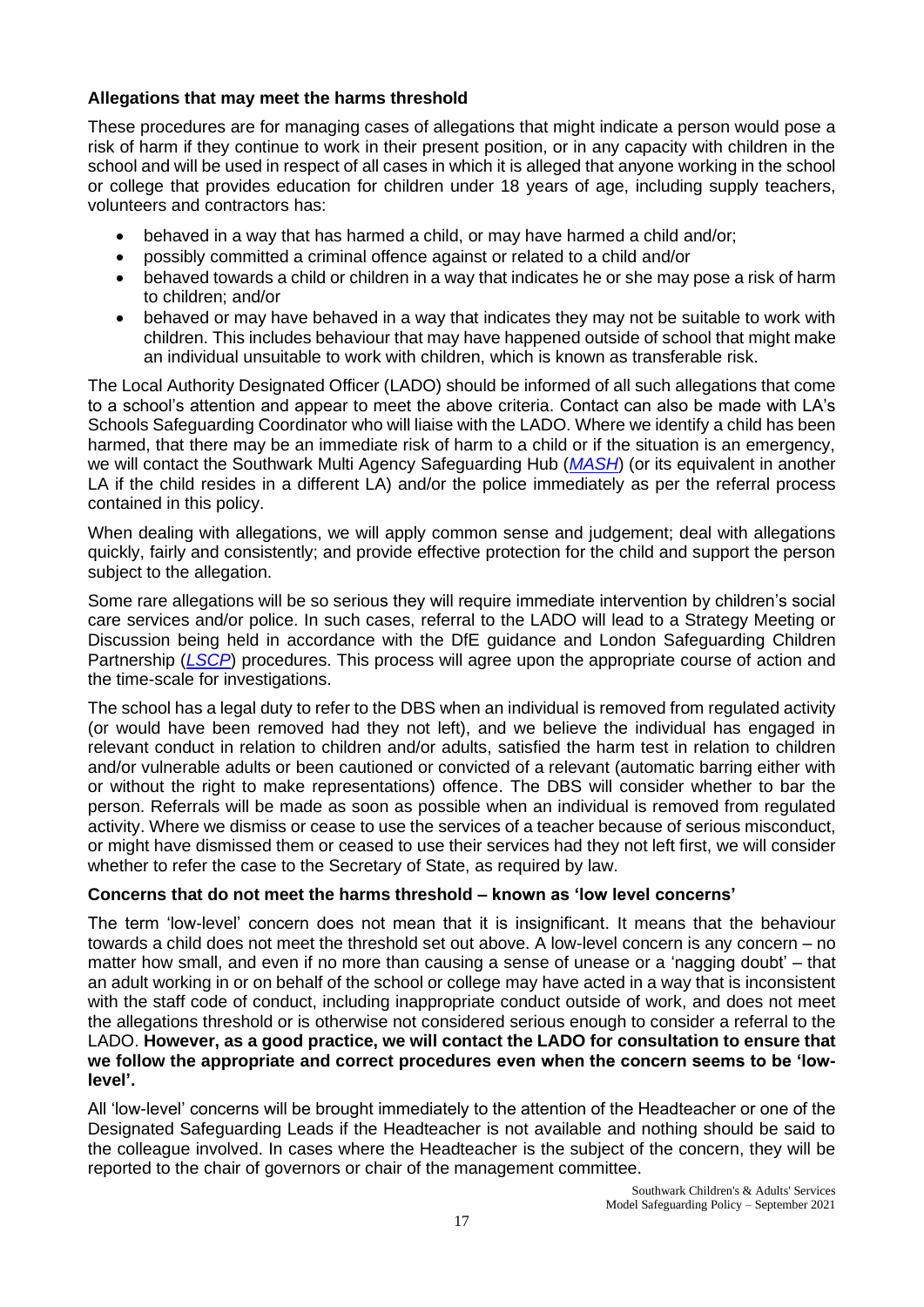The full procedures about dealing with allegations of abuse made against/concerns raised in relation to teachers and other staff can be found in Part Four of the DfE guidance "*[Keeping children safe in](https://www.gov.uk/government/publications/keeping-children-safe-in-education--2)  [education](https://www.gov.uk/government/publications/keeping-children-safe-in-education--2)*".

**The Chair of Governors is:**

**William Stewart – contacted by email - [wstewart@pilgrimsway.southwark.sch.uk](mailto:wstewart@pilgrimsway.southwark.sch.uk) or through Pilgrims' Way Primary School on** *0207 639 1995.*

**The Vice-chair is:** 

**Juliette Young – contacted by email – [jyoung@pilgrimsway.southwark.sch.uk](mailto:jyoung@pilgrimsway.southwark.sch.uk) or through Pilgrims' Way Primary School on 0207 639 1995.**

**Southwark's LADO is: Eva Simcock – Tel: 020 7525 0689; Mob: 07943076608; Email: [Eva.Simcock@southwark.gov.uk.](mailto:Eva.Simcock@southwark.gov.uk) LADO can also be contacted via [Qau.Safeguarding@southwark.gov.uk.](mailto:Qau.Safeguarding@southwark.gov.uk)**

> **There is also a duty system and one of the CP Coordinators in Quality Assurance Unit is on duty each day to deal with LADO issues when LADO is unavailable. Duty telephone number for enquiries/referrals is 020 7525 3297**

**The LA's Strategic Lead Officer for safeguarding in education services is: the Director of Education Nina Dohel 020 7525 3252**

**The LA's Schools Safeguarding Coordinator is: Apo ÇAĞIRICI 020 7525 2715**

We also note the '*[Safeguarding information for professionals and the community in Southwark](http://safeguarding.southwark.gov.uk/)*' on Southwark Council's website.

#### **RECORDS**

Brief and accurate written notes will be kept of all incidents and child protection or child in need concerns, discussions and decisions made, and the reasons for those decisions, relating to individual pupils. These notes are significant especially if the incident or the concern does not lead to a referral to other agencies. This information may be shared directly with other agencies as appropriate. All contact with parents and external agencies will be logged and these will be kept as CP records. The school will take into account the views and wishes of the child who is the subject of the concern but staff will be alert to the dangers of colluding with dangerous "secrets".

Child protection records are not open to pupils or parents. All CP records are kept securely by the Designated Safeguarding Lead and separately from educational records. They may only be accessed by the Designated Safeguarding Lead, their Deputies and the senior managers of the school.

The content of Child Protection Conference or Review reports prepared by the school will follow the headings recommended by Children's Services and will, wherever possible, be shared with the parents/carers in advance of the meeting.

Child Protection records will be sent to receiving schools separately from the main pupil file and under a confidential cover when pupils leave the school as soon as possible, and within 5 days for an in-year transfer or within the first 5 days of the start of a new term ensuring secure transit and a confirmation of receipt will be obtained.

In addition to the child protection file, the DSL will also consider if it would be appropriate to share any information with the new school or college in advance of a child leaving. For example, information that would allow the new school or college to continue supporting victims of abuse and have that support in place for when the child arrives.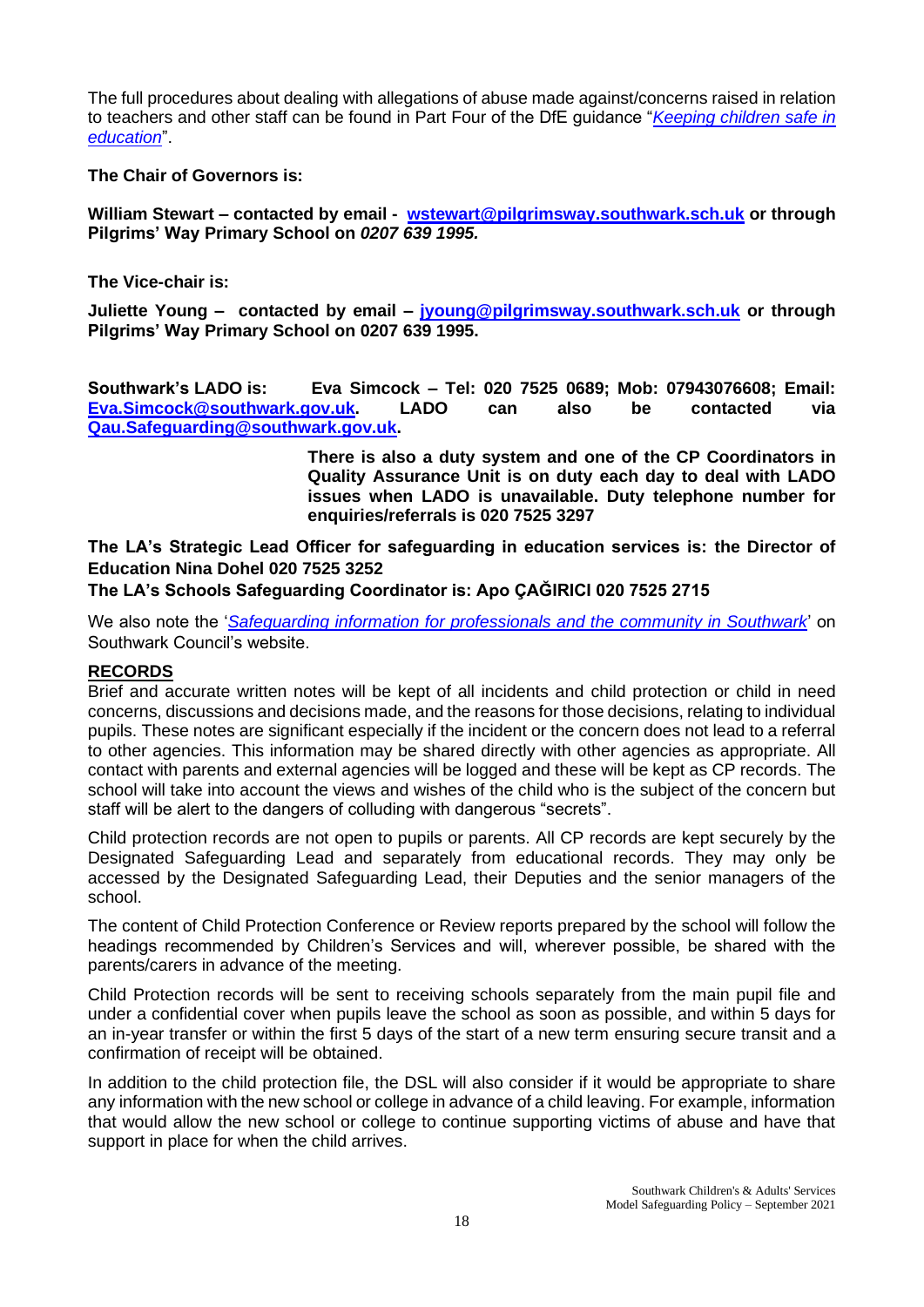When we receive child protection records from other schools, we will ensure key staff such as the DSL and SENCO are aware as required.

If a pupil is withdrawn from the school having not reached the normal date of transfer; due to a family move or any other reason, all efforts will be made to identify any new address and the school to which they are being admitted and to ensure that their educational records are sent without delay to the child's new school. If the parent/carer fails to provide this information, an urgent referral will be made to the Family Early Help Service either through the School's Single Point of Contact (SPOC) or the Family EHS Duty Manager in order that they might make further enquiries. If this school receives educational records concerning a child who is not registered with us, the records will be returned promptly to the sending school with a note, advising them to refer to their LA's Children's Services Department. **A child's name will only be removed from the School's Admissions Register in accordance with the** *[Pupil Registration Regulations](https://www.gov.uk/government/publications/school-attendance)* **or with the authorisation of a Team Manager in the Family Early Help Service.**

We will inform the Local Authority when we are about to add or delete a pupil's name from the school admission register for any reason in line with Southwark's *[Children Missing Education \(CME\)](https://safeguarding.southwark.gov.uk/assets/files/434/CME-protocol-Feb-17.pdf)  [Protocol](https://safeguarding.southwark.gov.uk/assets/files/434/CME-protocol-Feb-17.pdf)*.

When a pupil ceases to be registered at this school and becomes a registered pupil at another school in England or Wales, we will send a Common Transfer File (CTF) to the new school via DfE's secure internet system called school2school.

We will upload CTFs of pupils who have left but their destination or next school is unknown or the child has moved abroad or transferred to a non-maintained school to a searchable area of the school2school website commonly referred to as the 'Lost Pupil Database'. If a pupil arrives in our school and the previous school is unknown, we will search the database for any record of the child. The school will require documentary proof as to the identity of pupils presented for admission. If there is any doubt as to the identity of a pupil, advice will be sought from the local authority and other statutory agencies, as appropriate. We will maintain accurate and up to date records of those with Parental Responsibility and emergency contacts. We will hold more than one emergency contact number for each pupil or student to make contact with a responsible adult when a child missing education is also identified as a welfare and/or safeguarding concern. Pupils will only be released to the care of those with Parental Responsibility or someone acting with their written consent.

We will take actions according to Southwark's *[Protocol for Children who are Uncollected from School](https://southwark.proceduresonline.com/chapters/pr_child_not_collect_school.htm)* when pupils who ordinarily do not make their own way home are not collected by their parents/carers at the end of the school day or from after school clubs and activities and when any children with Special Educational Needs who are transported from school can not be dropped-off at their home or meeting point due to the absence of the parent or carer.

#### **SAFETY IN THE SCHOOL**

No internal doors to classrooms will be locked whilst pupils are present in these areas.

Entry to school premises will be controlled by doors that are secured physically or by constant staff supervision or video surveillance. Our headteacher will use their professional judgement about the need to escort or supervise visitors such as children's relatives or other visitors attending a sports day. In the case of individuals visiting the school in a professional capacity e.g. educational psychologists, social workers etc., we will check their ID and be assured that the visitor has had the appropriate DBS check (or the visitor's employers have confirmed that their staff have appropriate checks). They will be logged into and out of the premises and will be asked to wear their identity badges or be issued with school visitor badges. Unidentified visitors will be challenged by staff or reported to the Headteacher or school office. Carelessness in closing any controlled entrance will be challenged.

The presence of intruders and suspicious strangers seen loitering near the school or approaching pupils, will be reported to the Police by calling 101 or 999, depending on the circumstances and the urgency of the case so that if police stops these individuals they can be spoken to about what they were doing and dealt with accordingly. Brief information about the incident will be sent to LA's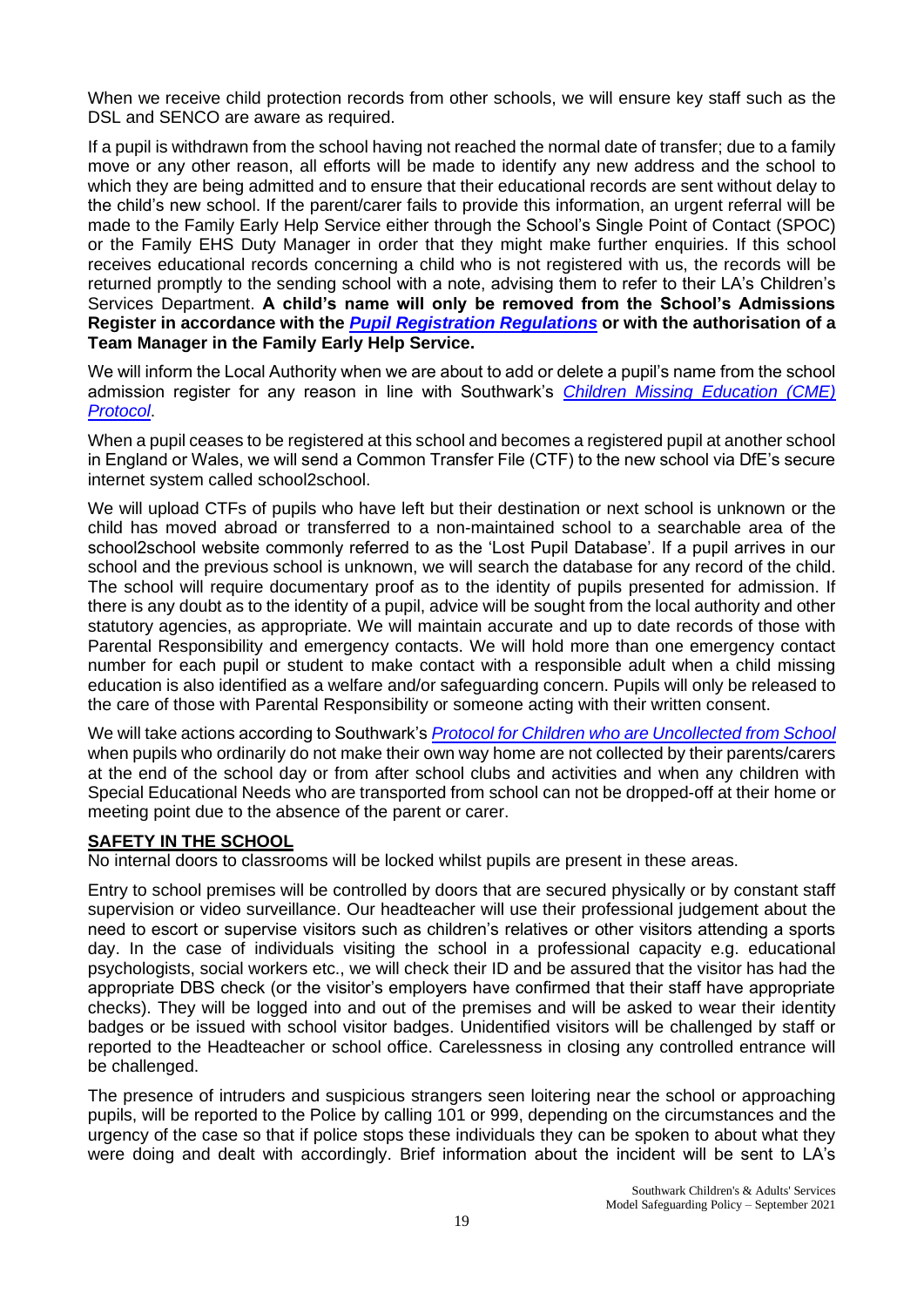Schools Safeguarding Coordinator with a view to alerting other local schools in liaison with the police and through appropriate systems.

Parents, carers or relatives may only take still or video photographic images of pupils in school or on school-organised activities with the prior consent of the school and then only in designated areas. Images taken must be for private use only. Recording and/or photographing other than for private use would require the consent of the other parents whose children may be captured on film. Without this consent the Data Protection legislation would be breached. If parents do not wish their children to be photographed or filmed and express this view in writing, their rights will be respected.

### **CURRICULUM**

*Pilgrims' Way Primary School* acknowledges the important role that the curriculum can play in the prevention of abuse and in the preparation of our pupils for the responsibilities of adult life and citizenship. We will ensure that children are taught about safeguarding, including online safety and will consider this as part of providing a broad and balanced curriculum. It is expected that all curriculum co-ordinators will consider the opportunities that exist in their area of responsibility for promoting the welfare and safety of pupils. As appropriate, the curriculum will be used to build resilience, help pupils to keep safe and to know how to ask for help if their safety is threatened. As part of developing a healthy, safer lifestyle, pupils will be taught, for example:

- to recognise and manage risks in different situations and then decide how to behave responsibly;
- to judge what kinds of physical contact are acceptable and unacceptable;
- to recognise when pressure from others (including people they know) threatens their personal safety and well-being; including knowing when and where to get help;
- to be aware of sexual harassment, online abuse, sexual violence and issues of consent and safeguarding risks, including online risks and what constitutes a healthy relationship, both online and offline via a carefully planned relationships, sex and health education curriculum.
- to use assertiveness techniques to resist unhelpful pressure;
- emotional literacy.

Where necessary we will work with external agencies to support this work, for example via The Agencies Supporting Southwark Programme (*[ASSP](https://www.southwark.gov.uk/childcare-and-parenting/children-s-social-care/child-protection/agencies-supporting-southwark-programme-assp)*), which is the quality assurance gateway for all organisations and individuals wishing to work with Southwark's children and young people.

All computer equipment and internet access within the School will be subject to appropriate "parental controls" and Internet safety rules in line with our Online Safety Policy. We will be careful that "over blocking" does not lead to unreasonable restrictions as to what children can be taught with regard to online teaching and safeguarding.

#### **HEALTHY SCHOOLS LONDON**

*Pilgrims' Way Primary School* will work with partners to promote a whole, healthy school approach and achieve the "Healthy School London" status – including a focus on the curriculum with the aim of:

- Using the full capacity and flexibility of the curriculum to help pupils to be safe, healthy and happy;
- Developing a school ethos, culture and environment as well as provision for spiritual, moral, social and cultural (SMSC) education that encourage a healthy lifestyle for all children and young people, including the disadvantaged and vulnerable;
- Delivering the new mandatory Relationships & Sex Education (RSE) and Health Education (HE) and/or where delivered, through Personal, Social, Health and Economic (PSHE) & Wellbeing Education – including specifically consent, sexual harassment and sexual violence, including online;
- Providing high quality Physical Education (PE) and sport to promote physical activity;
- Promoting an understanding of the full range of issues and behaviours which impact upon lifelong health and wellbeing, including emotional wellbeing and mental health;